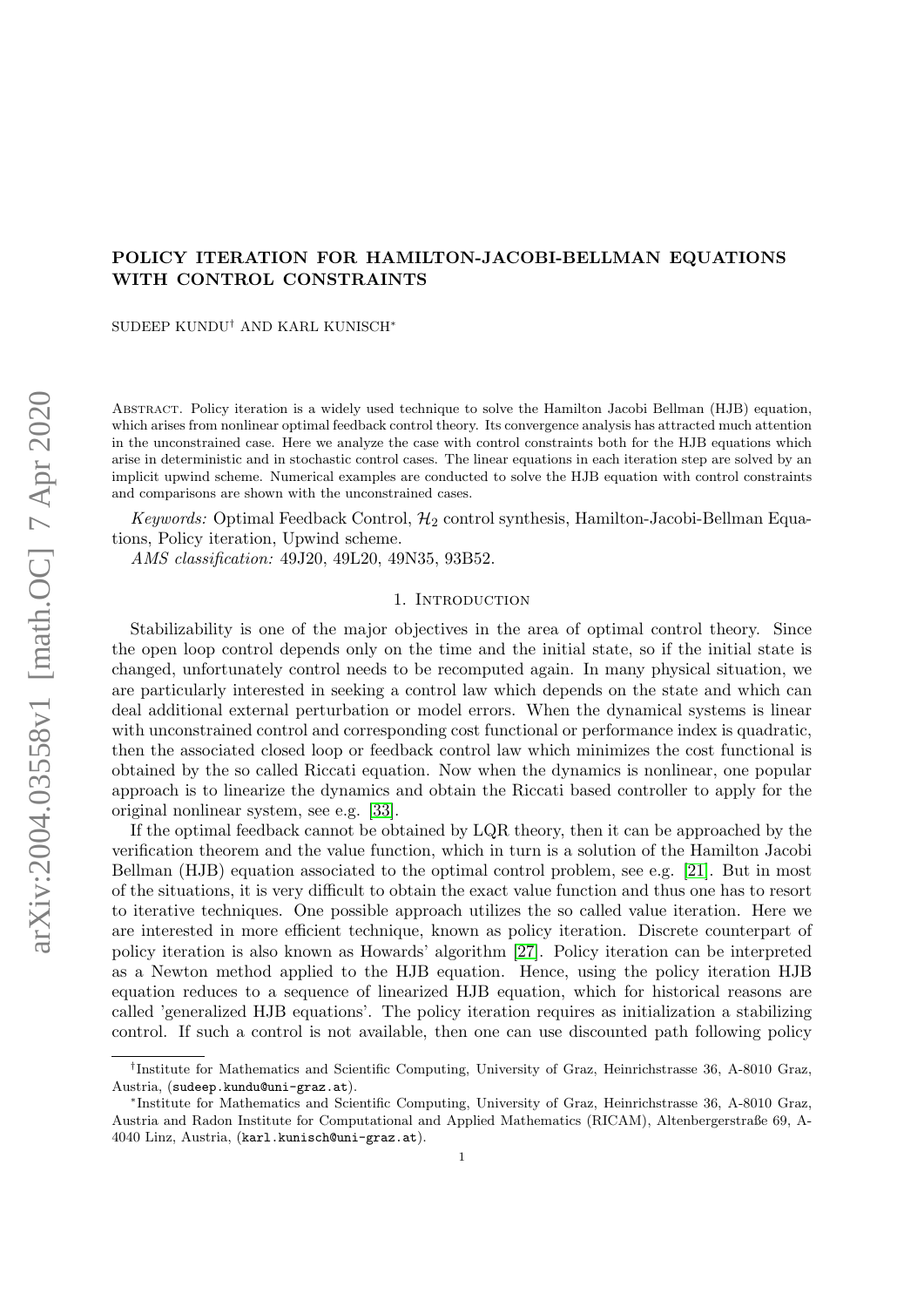iteration, see e.g. [\[28\]](#page-21-1). The focus of the present paper is the analysis of the policy iteration in the presence of control constraints. To the authors' knowledge, such an analysis is not available in the literature.

Let us next mentions very selectively, some of the literature on the numerical solution of the control-HJB equations. Specific comments for the constraint case, are given further below. Finite difference methods and vanishing viscosity method are developed in the work of Crandall and Lions [\[17\]](#page-20-2). Other notable techniques are finite difference methods [\[16\]](#page-20-3), semi-Lagrangian schemes [\[4,](#page-20-4) [19\]](#page-20-5), the finite element method [\[26\]](#page-20-6), filtered schemes [\[11\]](#page-20-7), domain decomposition methods [\[14\]](#page-20-8), and level set methods [\[36\]](#page-21-2). For an overview we refer to [\[20\]](#page-20-9). Policy iteration algorithms are developed in [\[32,](#page-21-3) [37,](#page-21-4) [8,](#page-20-10) [9\]](#page-20-11). If the dynamics are given by a partial differential equation (PDE), then the corresponding HJB equations become infinite dimensional. Applying grid based scheme to convert PDE dynamics to ODE dynamics leads to a high dimensional HJB equation. This phenomenon is known as the curse of dimensionality. In the literature there are different techniques to tackle this situation. Related recent works include, polynomial approximation [\[28\]](#page-21-1), deep neural technique [\[31\]](#page-21-5), tensor calculus [\[18\]](#page-20-12), Taylor series expansions [\[13\]](#page-20-13) and graph-tree structures [\[5\]](#page-20-14).

Iteration in policy space for second order HJB PDEs arising in stochastic control is discussed in [\[40\]](#page-21-6). Tensor calculus technique is used in [\[39\]](#page-21-7) where the associated HJB equation becomes linear after using some exponential transformation and scaling factor. For an overview for numerical approximations to stochastic HJB equations, we refer to [\[30\]](#page-21-8). To solve the continuous time stochastic control problem by the Markov chain approximation method (MCAM) approach, the diffusion operator is approximated by a finite dimensional Markov decision process, and further solved by the policy iteration algorithm. For the connection between the finite difference method and the MCAM approach for the second order HJB equation, see [\[12\]](#page-20-15). Let us next recall contributions for the case with control constraints. Regularity of the value function in the presence of control constraints has been discussed in [\[24,](#page-20-16) [25\]](#page-20-17) for linear dynamics and in [\[15\]](#page-20-18) for nonlinear systems. In [\[34\]](#page-21-9) non-quadratic penalty functionals were introduced to approximately include control constraints. Later in [\[1\]](#page-20-19) such functionals were discussed in the context of policy iteration for HJB equations.

Convergence of the policy iteration without constraints has been investigated in earlier work, see in particular [\[37,](#page-21-4) [40\]](#page-21-6). In our work, the control constraints are realized exactly by means of a projection operator. This approach has been used earlier only for numerical purposes in the context of the value iteration, see [\[23\]](#page-20-20) and [\[29\]](#page-21-10). In our work we prove the convergence of the policy iteration with control constraints for both the first and the second order HJB-PDEs. For numerical experiments we use an implicit upwind scheme as proposed in [\[2\]](#page-20-21).

The rest of the paper is organized as follows. Section 2 provides a convergence of the policy iteration for the first order HJB equation in the presence of control constraints. Section 3 establishes corresponding convergence result for the second order HJB equation with control constraints. Numerical tests are presented in Section 4. Finally in Section 5 concluding remarks are given.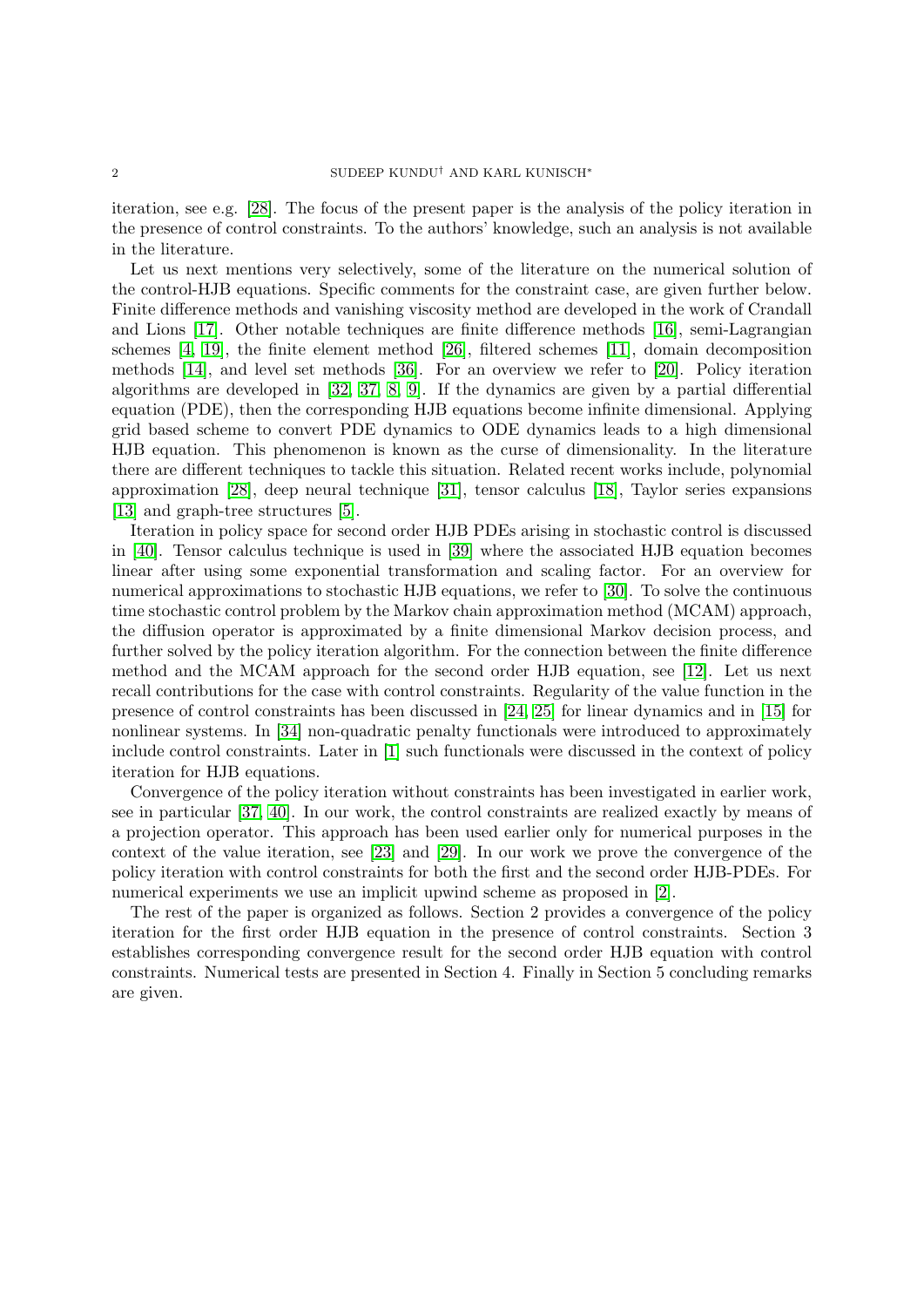2. NONLINEAR  $\mathcal{H}_2$  feedback control problem subject to deterministic system

2.1. First order Hamilton-Jacobi-Bellman equation. We consider the following infinite horizon optimal control problem

<span id="page-2-0"></span>(2.1) 
$$
\min_{u(\cdot)\in\mathcal{U}}\mathcal{J}(x,u(\cdot)):=\int\limits_{0}^{\infty}\left(\ell(y(t))+\|u(t)\|_{R}^{2}\right)dt,
$$

subject to the nonlinear deterministic dynamical constraint

<span id="page-2-1"></span>(2.2) 
$$
\dot{y}(t) = f(y(t)) + g(y)u(t), \quad y(0) = x,
$$

where  $y(t) = (y_1(t), \ldots, y_d(t))^t \in \mathbb{R}^d$  is the state vector, and  $u(\cdot) \in \mathcal{U}$  is the control input with  $\mathcal{U} = \{u(t) : \mathbb{R}_+ \to U \subset \mathbb{R}^m\}$ . Further  $\ell(y) > 0$ , for  $y \neq 0$ , is the state running cost, and  $||u||_R^2 = u^t R u$ , represents the control cost, with  $R \in \mathbb{R}^{m \times m}$ ,  $R > 0$  a positive definite matrix. Throughout we assume that the dynamics f and g, as well as  $\ell$  are Lipschitz continuous on  $\mathbb{R}^d$ , and that  $f(0) = 0$  and  $\ell(0) = 0$ . We also require that g is globally bounded on  $R^d$ . This set-up relates to our aim of asymptotic stabilization to the origin by means of the control  $u$ . We shall concentrate on the case where the initial conditions are chosen from a domain  $\Omega \subset \mathbb{R}^d$ containing the origin in its interior.

The specificity of this work relates to controls which need to obey constraints  $u(t) \in U$ , where U is a closed convex set containing 0 in  $\mathbb{R}^m$ . As a special case we mention bilateral point-wise constraints of the form

$$
(2.3) \t\t\t U = \{u \mid \alpha \le u \le \beta\},\
$$

where  $\alpha = (\alpha_1, \ldots, \alpha_m) \in \mathbb{R}^m$ ,  $\beta = (\beta_1, \ldots, \beta_m) \in \mathbb{R}^m$ ,  $\alpha \leq 0$ ,  $\beta \geq 0$ , and the inequalities act coordinate-wise.

The optimal value function associated to  $(2.1)-(2.2)$  $(2.1)-(2.2)$  $(2.1)-(2.2)$  is given by

<span id="page-2-3"></span>
$$
V(x) = \min_{u(\cdot) \in \mathcal{U}} \mathcal{J}(x, u(\cdot)),
$$

where  $x \in \Omega$ . Here and throughout the paper we assume that for every  $x \in \Omega$  a solution to [\(2.1\)](#page-2-0) exists. Thus, implicitly we also assume that the existence of a control  $u \in L^2(0,\infty;\mathbb{R}^m)$  such that [\(2.2\)](#page-2-1) admits a solution  $y \in W^{1,2}(0,\infty;\mathbb{R}^d)$ . If required by the context, we shall indicate the dependence of y on  $x \in \Omega$  or  $u \in \mathcal{U}$ , by writing  $y(\cdot; x)$ , respectively  $y(\cdot; u)$ .

<span id="page-2-2"></span>In case  $V \in C^1(\mathbb{R}^d)$  it satisfies the Hamilton-Jacobi-Bellman (HJB) equation

(2.4) 
$$
\inf_{u \in U} \{ \nabla V(x)^t (f(x) + g(x)u) + \ell(x) + ||u||_R^2 \} = 0, \quad V(0) = 0,
$$

with  $\nabla V(x) = (\partial_{x_1} V, \dots, \partial_{x_d} V)^t$ . Otherwise, sufficient conditions which guarantee that V is the unique viscosity solution to [\(2.4\)](#page-2-2) are well-investigated, see for instance [\[6,](#page-20-22) Chapter III].

In the unconstrained case, with  $U = \mathbb{R}^m$  the value function is always differentiable (see [\[6,](#page-20-22) pg. 80.). If  $\ell = x^t Q x$ , with Q a positive definite matrix, and linear control dynamics of the form  $f(y) + g(y)u = Ay + Bu$ , the value function is differentiable provided that U is nonempty polyhedral (finite horizon) or closed convex set with  $0 \in int U$  (infinite horizon), see [\[24,](#page-20-16) [25\]](#page-20-17). Sufficient conditions for (local) differentiability of the value function associated to finite horizon optimal control problems with nonlinear dynamics and control constraints have been obtained in [\[15\]](#page-20-18). For our analysis, we assume that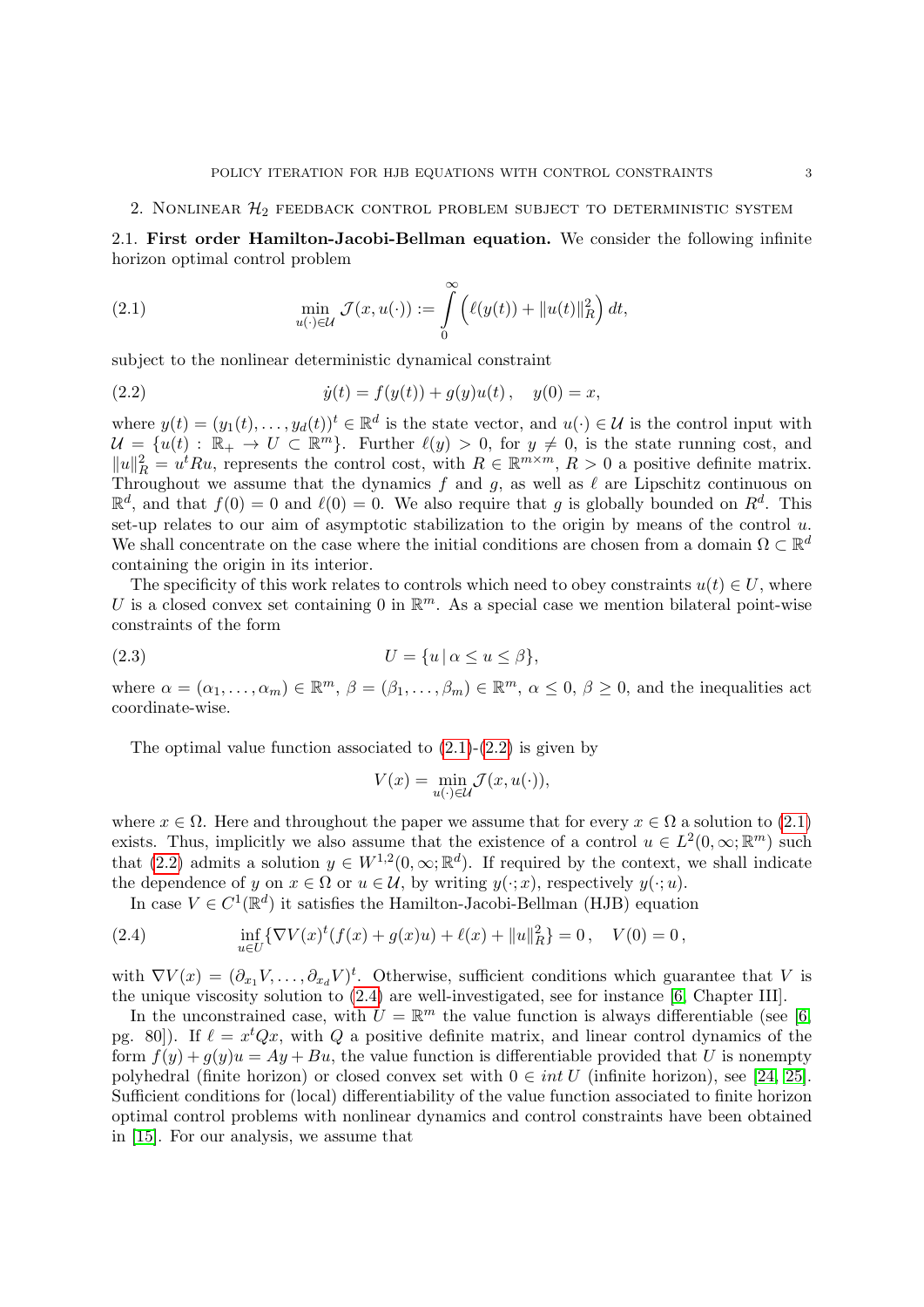<span id="page-3-0"></span>**Assumption 1.** The value function satisfies  $V \in C^1(\mathbb{R}^d)$ . Moreover it is radially unbounded, *i.e.*  $\lim_{\|x\| \to \infty} V(x) = \infty$ .

With Assumption [1](#page-3-0) holding, the verification theorem, see eg. [\[22,](#page-20-23) Chapter 1] implies that an optimal control in feedback form is given as the minimizer in [\(2.4\)](#page-2-2) and thus

(2.5) 
$$
u^*(x) = \mathcal{P}_U\Big(-\frac{1}{2}R^{-1}g(x)^t\nabla V(x)\Big),
$$

where  $\mathcal{P}_U$  is the orthogonal projection in the R-weighted inner product on  $\mathbb{R}^m$  onto U, i.e.

<span id="page-3-1"></span>
$$
(R^{-1}g(x)^t \nabla V(x) + 2u^*, u - u^*)_R \ge 0
$$
 for all  $u \in U$ .

Alternatively  $u^*$  can be expressed as

$$
u^{*}(x) = R^{-\frac{1}{2}} \mathcal{P}_{\bar{U}} \Big( -\frac{1}{2} R^{-\frac{1}{2}} g(x)^{t} \nabla V(x) \Big),
$$

where  $\mathcal{P}_{\bar{U}}$  is the orthogonal projection in  $\mathbb{R}^m$ , with Euclidean inner product, onto  $\bar{U} = R^{\frac{1}{2}}U$ . For the particular case of [\(2.3\)](#page-2-3) we have

$$
u^*(x) = \mathcal{P}_U\Big(-\frac{1}{2}R^{-1}g(x)^t\nabla V(x)\Big) = \min\Big\{\beta, \max\{\alpha, -\frac{1}{2}R^{-1}g(x)^t\nabla V(x)\}\Big\},\
$$

where the max and min operations operate coordinate-wise. It is common practice to refer to the open loop control as in  $(2.1)$  and to the closed loop control as in  $(2.5)$  by the same letter.

For the unconstrained case the corresponding control law reduces to  $u^*(x) = -\frac{1}{2}R^{-1}g(x)^t \nabla V(x)$ . Using the optimal control law  $u(x) = \mathcal{P}_U(-\frac{1}{2}R^{-1}g(x)^t\nabla V(x))$  in [\(2.4\)](#page-2-2), (where we now drop the superscript <sup>∗</sup> ) we obtain the equivalent form of the HJB equation as (2.6)

<span id="page-3-3"></span>
$$
\nabla V(x)^t \left( f(x) + g(x) \mathcal{P}_U \left( -\frac{1}{2} R^{-1} g(x)^t \nabla V(x) \right) \right) + \ell(x) + \left\| \mathcal{P}_U \left( -\frac{1}{2} R^{-1} g(x)^t \nabla V(x) \right) \right\|_R^2 = 0.
$$

We shall require the notion of generalized Hamilton-Jacobi-Bellman (GHJB) equations (see e.g. [\[37,](#page-21-4) [7\]](#page-20-24)), given as follows:

<span id="page-3-2"></span>(2.7) 
$$
GHJB(V, \nabla V; u) := \nabla V^{t}(f + gu) + (\ell + \|u\|_{R}^{2}) = 0, \qquad V(0) = 0,
$$

Here  $f, g$  and u are considered as functions of  $x \in \mathbb{R}^d$ .

Remark 1. Concerning the existence of a solution in the unconstrained case to the Zubov type equation  $(2.7)$ , we refer to [\[33,](#page-21-0) Lemma 2.1, Theorem 1.1] where it is shown in the analytic case that if  $(\frac{\partial f}{\partial y}(0), g(0))$  is a stabilizable pair, then [\(2.8\)](#page-4-0) admits a unique locally positive definite solution  $V(x)$ , which is locally analytic at the origin.

For solving [\(2.6\)](#page-3-3) we analyse the following iterative scheme, which is referred to as policy iteration or Howards' algorithm, see e.g. [\[37,](#page-21-4) [4,](#page-20-4) [7,](#page-20-24) [10\]](#page-20-25), where the case without control constraints is treated. We require the notion of admissible controls, a concept introduced in [\[32,](#page-21-3) [7\]](#page-20-24).

<span id="page-3-4"></span>**Definition 1.** (Admissible Controls). A measurable function  $u : \mathbb{R}^d \to U \subset \mathbb{R}^m$  is called admissible with respect to  $\Omega$ , denoted by  $u \in \mathcal{A}(\Omega)$ , if

- (i) u is continuous on  $\mathbb{R}^m$ ,
- (ii)  $u(0) = 0$ ,
- (iii) u stabilizes [\(2.2\)](#page-2-1) on  $\Omega$ , i.e.  $\lim_{t\to\infty} y(t; u) = 0$ ,  $\forall x \in \Omega$ .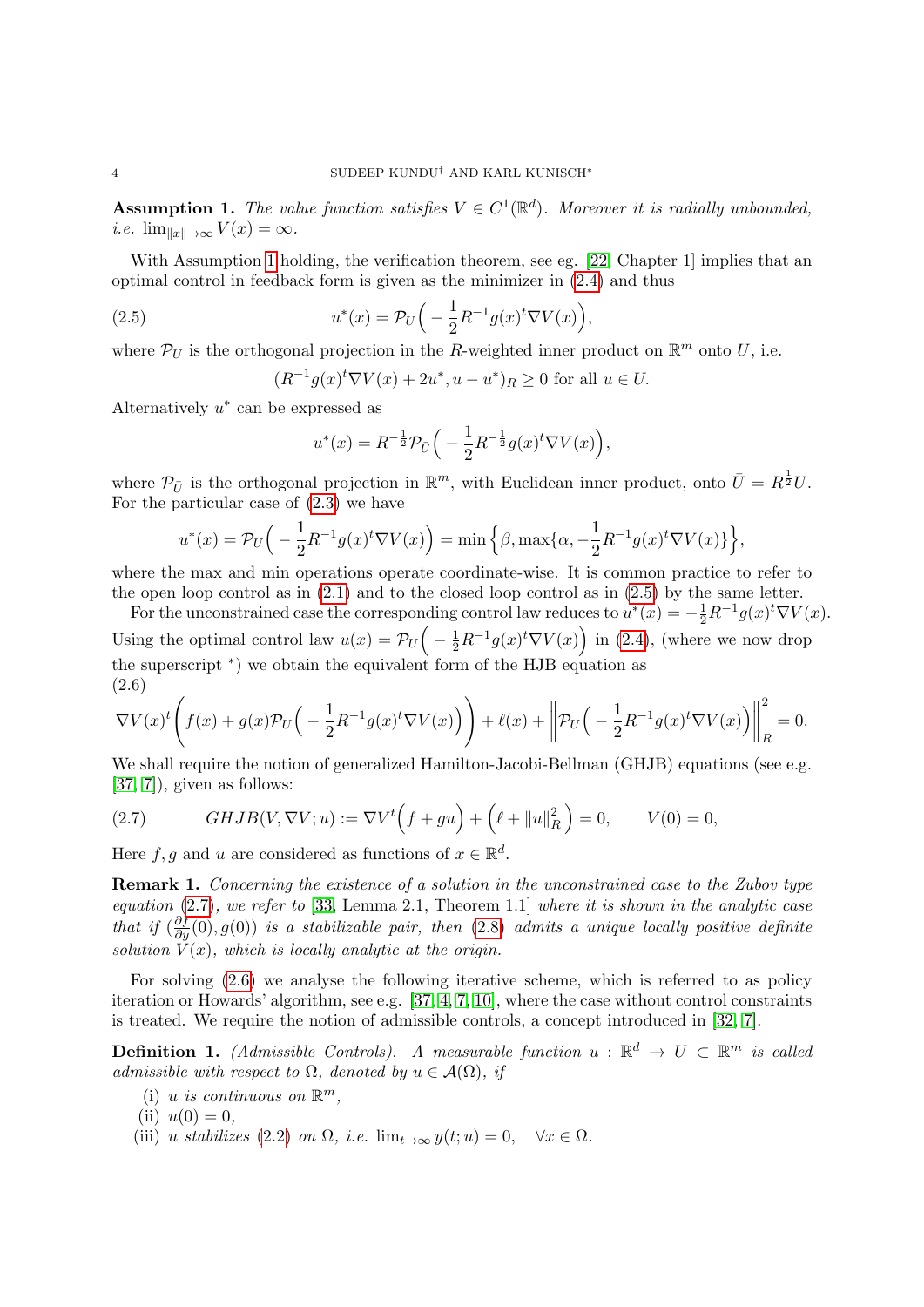(iv) 
$$
\int_{0}^{\infty} \left( \ell(y(t;u)) + ||u(y(t;u))||_{R}^{2} \right) dt < \infty, \quad \forall x \in \Omega.
$$

Here  $y(t; u)$  denotes the solution to [\(2.2\)](#page-2-1), where  $x \in \Omega$ , and with control in feedback form  $u(t) = u(y(t; u))$ . As in [\(2.1\)](#page-2-0) the value of the cost in (iv) associated to the closed loop control is denoted by  $\mathcal{J}(x, u) = \int_0^\infty$  $\boldsymbol{0}$  $(\ell(y(t;u)) + ||u(y(t;u))||_R^2) dt$  . In general we cannot guarantee that the controlled trajectories  $t \to y(t; u(t))$  remain in  $\Omega$  for all t. For this reason we demand continuity and differentiability properties of u and V on all of  $\mathbb{R}^d$ . Under additional assumptions we could introduce a set  $\tilde{\Omega}$  with  $\Omega \subsetneq \tilde{\Omega} \subsetneq \mathbb{R}^d$  with the property that  $\{y(t, u) : t \in [0, \infty), u \in \mathcal{A}(\Omega)\}\subset \tilde{\Omega}$ and demanding the regularity properties of u and V on  $\tilde{\Omega}$  only. We shall not pursue such a set-up here.

We are now prepared the present the algorithm.

# <span id="page-4-4"></span>Algorithm 1 Continuous policy iteration algorithm for first order HJB equation

**Input**: Let  $u^{(0)} : \mathbb{R}^d \to U \subset \mathbb{R}^m$  be an admissible control law for the dynamics [\(2.2\)](#page-2-1) and let  $\epsilon > 0$  be a given tolerance.

While  $\sup_{x \in \Omega} |u^{(i+1)}(x) - u^{(i)}(x)| \ge \epsilon$ , Solve for  $V^{(i)} \in C^1(\mathbb{R}^d)$  :

<span id="page-4-0"></span>(2.8) 
$$
\nabla V^{(i)}(x)^t (f(x) + g(x)u^{(i)}(x)) + \ell(x) + ||u^{(i)}(x)||_R^2 = 0 \text{ with } V^{(i)}(0) = 0,
$$

Update the Control:

End

<span id="page-4-6"></span>(2.9) 
$$
u^{(i+1)}(x) = \mathcal{P}_U\left(-\frac{1}{2}R^{-1}g(x)^t\nabla V^{(i)}(x)\right).
$$

Note that [\(2.8\)](#page-4-0) can equivalently be expressed as  $GHJB(V^{(i)}, \nabla V^{(i)}; u^{(i)}) = 0, V^{(i)}(0) = 0.$ 

<span id="page-4-5"></span>**Lemma 1.** Assume that  $u(\cdot)$  is an admissible feedback control with respect to  $\Omega$ . If there exists a function  $V(\cdot; u) \in C^1(\mathbb{R}^d)$  satisfying

<span id="page-4-2"></span>(2.10)  $GHJB(V, \nabla V; u) = \nabla V(x; u)^t (f(x) + g(x)u(x)) + \ell(x) + ||u(x)||_R^2 = 0, \quad V(0; u) = 0,$ then  $V(x; u) = \mathcal{J}(x, u)$  for all  $x \in \Omega$ . Moreover, the optimal control law  $u^*(x)$  is admissible on  $\mathbb{R}^d$ , the optimal value function  $V(x)$  satisfies  $V(x) = \mathcal{J}(x, u^*)$ , and  $0 < V(x) \leq V(x; u)$ .

Proof. The proof takes advantage, in part, from the verification of an analogous result in the unconstrained, see eg. [\[37\]](#page-21-4), where a finite horizon problem is treated. Let  $x \in \Omega$  be arbitrary and fixed, and choose any  $T > 0$ . Then we have

<span id="page-4-3"></span>(2.11) 
$$
V(y(T; u); u) - V(x; u) = \int_0^T \frac{d}{dt} V(y(t; u)) dt.
$$

Since  $\lim_{T\to\infty} y(T; u) = 0$  by (iii), and due to  $V(0; u) = 0$ , we can take the limit  $T \to \infty$  in this equation to obtain

<span id="page-4-1"></span>
$$
V(y(\infty;u);u) - V(x;u) = -V(x;u) = \int_0^\infty \frac{d}{dt} V(y(t;u);u) dt
$$
  
(2.12)  

$$
= \int_0^\infty \nabla V(y;u)^t (f(y) + g(y)u(y))) dt,
$$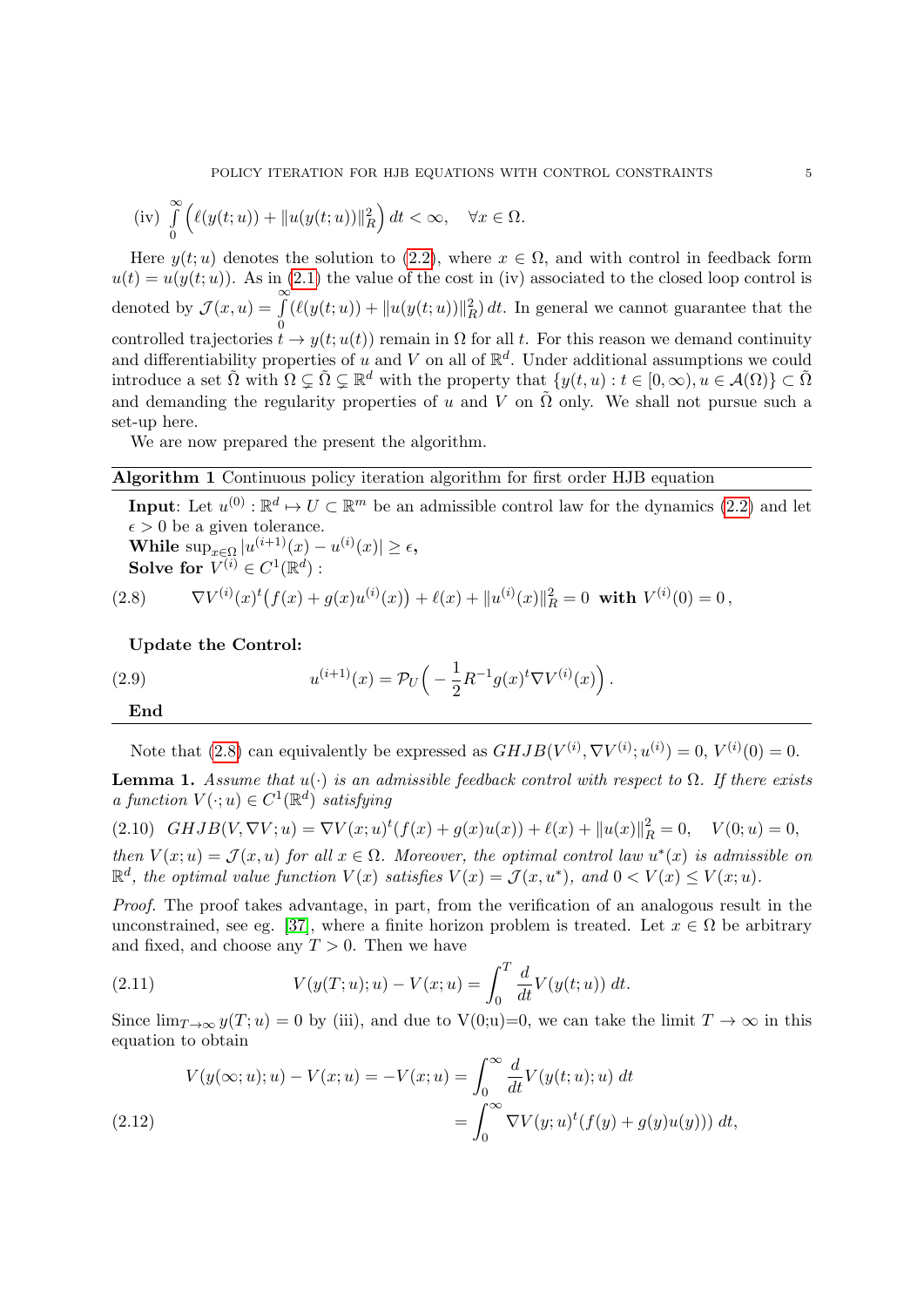where  $y = y(t; u)$  on the right hand side of the above equation. Adding both sides of  $\mathcal{J}(x, u) =$  $\int_0^\infty (\ell(y) + ||u||_F^2)$  $\binom{2}{R}$  dt to the respective sides of [\(2.12\)](#page-4-1), we obtain

$$
\mathcal{J}(x, u) - V(x; u) = \int_0^\infty \left( \nabla V(y; u)^t (f(y) + g(y)u(y)) + \ell(y) + ||u(y)||_R^2 \right) dt,
$$

and from [\(2.10\)](#page-4-2) we conclude that  $V(x; u) = \mathcal{J}(x, u)$  for all  $x \in \Omega$ .

Let us next consider the optimal feedback law  $u^*(x)$ . We need to show that it is admissible in the sense of Definition [1.](#page-3-4) By Assumption [1](#page-3-0) and  $(2.5)$  it is continuous on  $\mathbb{R}^d$ . Moreover  $V(0) = 0, V(x) > 0$  for all  $0 \neq x \in \Omega$ , thus  $\nabla V(0) = 0$ , and consequently  $u^*(0) = 0$ . Here we also use that  $0 \in U$ . Thus (i) and (ii) of Definition [1](#page-3-4) are satisfied for  $u^*$  and (iv) follows from our general assumption that [\(2.1\)](#page-2-0) has a solution for every  $x \in \Omega$ . To verify (iii), note that from  $(2.11), (2.5), \text{ and } (2.6)$  $(2.11), (2.5), \text{ and } (2.6)$  $(2.11), (2.5), \text{ and } (2.6)$  $(2.11), (2.5), \text{ and } (2.6)$  $(2.11), (2.5), \text{ and } (2.6)$  we have for every  $T > 0$ 

<span id="page-5-0"></span>(2.13) 
$$
V(y(T; u^*)) - V(x) = -\int_0^T \ell(y(t; u^*)) + ||u^*(y(t; u^*))||_R^2 dt < 0.
$$

Thus  $T \to V(y(T; u^*))$  is strictly monotonically decreasing, (unless  $y(T; u^*) = 0$  for some T). Thus  $\lim_{T\to\infty} V(y(T;u^*))=\epsilon$  for some  $\epsilon\geq 0$ . If  $\lim_{T\to\infty} y(T;u^*)\neq 0$ , then there exists  $\epsilon>0$ such that  $\epsilon \leq V(y(T; u^*)) \leq V(x)$  for all  $T \geq 0$ . Let  $S = \{z \in \mathbb{R}^d : \epsilon \leq V(z) \leq V(x)\}$ . Due to continuity of  $V$  the set  $S$  is closed. The radial unboundedness assumption on  $V$  further implies that  $S$  is bounded and thus it is compact. Let us set

$$
\dot{V}(x) = \nabla V(x)^t (f(x) + g(x)\mathcal{P}_U(-\frac{1}{2}R^{-1}g(x)^t \nabla V(x))) \text{ for } x \in \mathbb{R}^d.
$$

Then by [\(2.6\)](#page-3-3) we have

$$
\dot{V}(x) = -\ell(x) - \|\mathcal{P}_U(-\frac{1}{2}R^{-1}g(x)^t\nabla V(x))\|_R^2 < 0.
$$

By compactness of S we have  $\max_{z \in S} \dot{V}(z) =: \zeta < 0$ . Note that  $\{T : y(T; u^*)\} \subset S$ . Hence by  $(2.13)$  we find

$$
\lim_{T \to \infty} V(y(T; u^*)) - V(x) \le \lim_{T \to \infty} \zeta T,
$$

which is impossible. Hence  $\lim_{T\to\infty} y(T; u^*) = 0$  and  $u^* \in \mathcal{A}(\Omega)$ .

Now we can apply the arguments from the first part of the proof with  $u = u^*$  and obtain  $V(x) = \mathcal{J}(x, u^*) \leq \mathcal{J}(x, u) = V(x; u)$  for every  $u \in \mathcal{A}(\Omega)$ . This concludes the proof.

2.2. Convergence of policy iteration. The previous lemma establishes the fact that the value  $\mathcal{J}(x, u)$ , for a given admissible control u, and  $x \in \Omega$  can be obtained as the evaluation of the solution of the GHJB equation [\(2.10\)](#page-4-2). In the following lemma we commence the analysis of the convergence of Algorithm [1.](#page-4-4)

<span id="page-5-1"></span>**Proposition 1.** If  $u^{(0)} \in A(\Omega)$ , then  $u^{(i)} \in A(\Omega)$  for all i. Moreover we have  $V(x) \leq$  $V^{(i+1)}(x) \leq V^{(i)}(x)$ . Further,  $\{V^{(i)}(x)\}$  converges from above pointwise to some  $\bar{V}(x) \geq V(x)$ in  $\Omega$ .

*Proof.* We proceed by induction. Given  $u^{(0)} \in \mathcal{A}(\Omega)$ , we assume that  $u^{(i)} \in \mathcal{A}(\Omega)$ , and establish that  $u^{(i+1)} \in \mathcal{A}(\Omega)$ . We shall frequently refer to Lemma [1](#page-4-5) with  $V^{(i)} := V(\cdot; u^i)$  and  $V^{(i)}$  as in [\(2.8\)](#page-4-0). In view of [\(2.9\)](#page-4-6)  $u^{(i+1)}$  is continuous since g is continuous and  $V^{(i)} \in C^1(\Omega)$ . Using Lemma [1](#page-4-5) we obtain that  $V^{(i)}$  is positive definite. Hence it attains its minimum at the origin,  $\nabla V^{(i)}(0) = 0$  and consequently  $u^{(i+1)}(0) = 0$ . Thus (i) and (ii) in the definition of admissibility of  $u^{(i+1)}$  are established.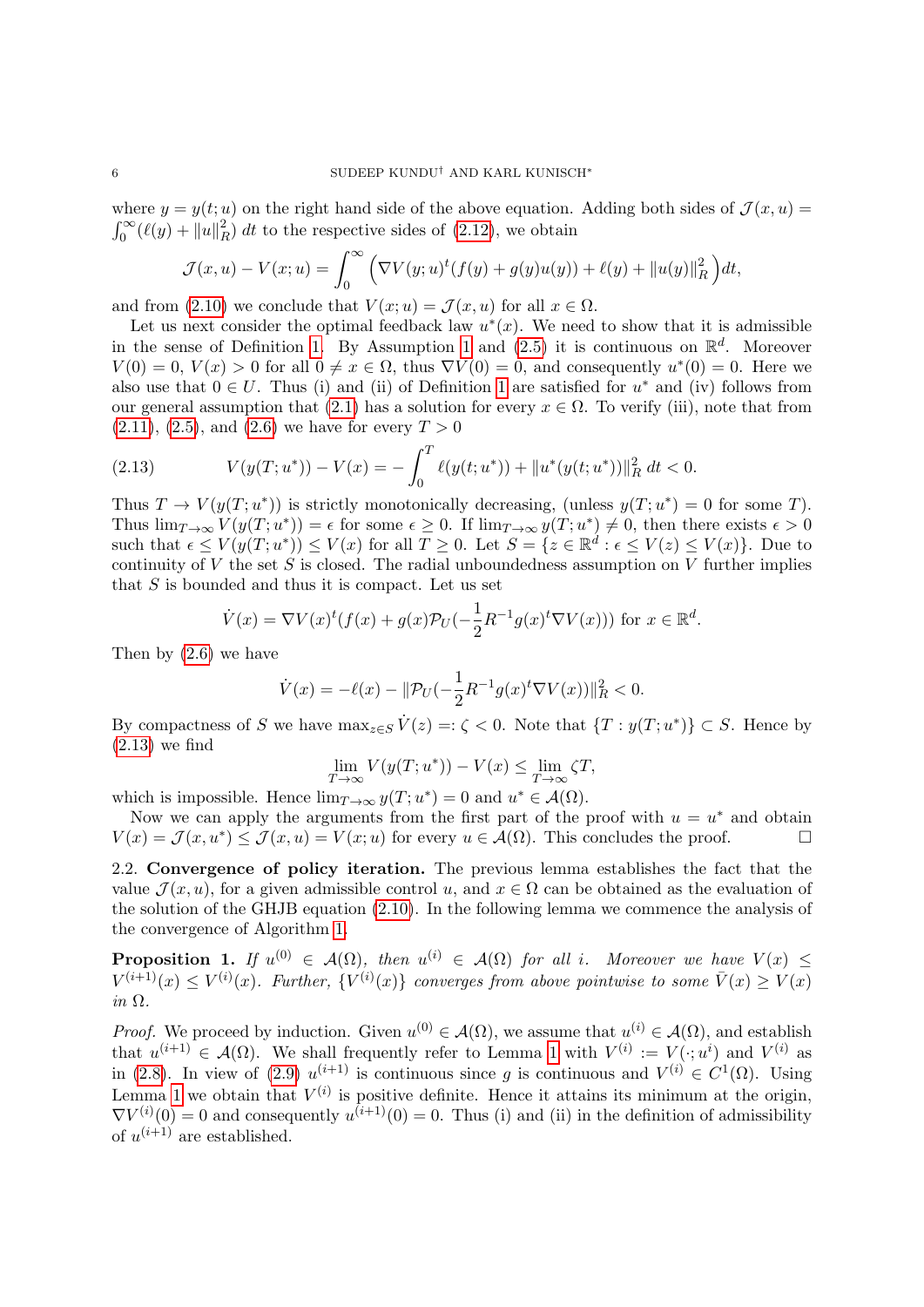Next we take the time-derivative of  $t \to V^{(i)}(y(u^{(i+1)}))$  where  $y(u^{(i+1)})$  is the trajectory corresponding to

$$
\dot{y}(t) = f(y(t)) + g(y)u^{(i+1)}(y(t)), \quad y(0) = x.
$$

Let us recall that  $\nabla V^{(i)}(y)^t f(y) = -\nabla V^{(i)}(y)^t g(y) u^{(i)}(y) - \ell(y) - ||u^{(i)}(y)||$ 2  $\frac{2}{R}$ , for  $y \in \mathbb{R}^d$  and set  $y^{(i+1)} = y(u^{(i+1)})$ . Then we find

<span id="page-6-1"></span>
$$
(2.14) \quad \frac{d}{dt} V^{(i)}(y^{(i+1)}(t)) = \nabla V^{(i)}(y^{(i+1)})^t (f(y^{(i+1)}) + g(y^{(i+1)})u^{(i+1)}(y^{i+1})
$$
\n
$$
= -\ell(y^{(i+1)}) - ||u^{(i)}(y^{(i+1)})||_R^2 + \nabla V^{(i)}(y^{(i+1)})^t g(y^{(i+1)}) (u^{(i+1)}(y^{(i+1)}) - u^{(i)}(y^{(i+1)})).
$$

Throughout the following computation we do not indicate the dependence on t on the right hand side of the equality. Next we need to rearrange the terms on the right hand side of the last expression. For this purpose it will be convenient to introduce  $z = \frac{1}{2}R^{-1}g(y^{(i+1)})^t \nabla V^{(i)}(y^{(i+1)})$ and observe that  $u^{(i+1)} = \mathcal{P}_U(-z)$ . We can express the above equality as

$$
\frac{d}{dt}V^{(i)}(y^{(i+1)}(t)) = -\ell(y^{(i+1)}) - ||u^{(i)}(y^{(i+1)})||_R^2 + 2z^t R \mathcal{P}_U(-z) - 2z^t R u^{(i)}(y^{(i+1)})
$$
\n
$$
= -\ell(y^{(i+1)}) - ||\mathcal{P}_U(-z)||_R^2 - ||u^{(i)}(y^{(i+1)}) - \mathcal{P}_U(-z)||_R^2
$$
\n
$$
+ 2(z + \mathcal{P}_U(-z))^t R (\mathcal{P}_U(-z) - u^{(i)}(y^{(i+1)})).
$$

Since  $u^{(i)}(y^{(i+1)}) \in U$  we obtain  $(z + \mathcal{P}_U(-z))^t R(\mathcal{P}_U(-z) - u^{(i)}(y^{(i+1)})) \leq 0$ , and thus

<span id="page-6-0"></span>
$$
(2.15) \quad \frac{d}{dt}V^{(i)}(y^{(i+1)}(t)) \le -\ell(y^{(i+1)}) - \|u^{(i+1)}(y^{(i+1)})\|_{R}^{2} - \|u^{(i+1)}(y^{(i+1)}) - u^{(i)}(y^{(i+1)})\|_{R}^{2}.
$$

Hence  $t \to V^{(i)}(y^{(i+1)}(t))$  is strictly monotonically decreasing. As mentioned above,  $V^i$  is positive definite. With the arguments as in the last part of the proof of Lemma [1](#page-4-5) it follows that  $\lim_{t\to\infty} y^{(i+1)}(t) = \lim_{t\to\infty} y(t; u^{(i+1)}) = 0.$  Finally [\(2.15\)](#page-6-0) implies that  $0 \leq \int_0^{\infty} (\ell(y(t; u^{(i+1)})) +$  $||u^{(i+1)}(y^{(i+1)})(t)||_R^2 dt \leq V^{(i)}(x)$ . Since  $x \in \Omega$  was chosen arbitrarily it follows that  $u^{(i+1)}$ defined in [\(2.9\)](#page-4-6) is admissible. Lemma [1](#page-4-5) further implies that  $V^{(i+1)}(x) \ge V(x)$  on  $\Omega$ .

Since for each  $x \in \Omega$  the trajectory  $y^{(i+1)}$  corresponding to  $u^{(i+1)}$  and satisfying

(2.16) 
$$
\dot{y} = (f(y) + g(y)u^{(i+1)}), \quad y(0) = x,
$$

is asymptotically stable, the difference between  $V^{(i+1)}(x)$  and  $V^{(i)}(x)$  can be obtained as

$$
V^{(i+1)}(x) - V^{(i)}(x) = \int_0^\infty \left( \left( \nabla V^{(i)}(y^{(i+1)})^t (f + gu^{(i+1)}) \right) - \left( \nabla V^{(i+1)}^t (f + gu^{(i+1)}) \right) \right) dt,
$$

where f and g are evaluated at  $y^{(i+1)}$ . Utilizing the generalized HJB equation [\(2.8\)](#page-4-0), we get  $\nabla V^{(i)}({y}^{(i+1)})^t(f+{g}u^{(i+1)})=\nabla V^{(i)}({y}^{(i+1)})^tg(u^{(i+1)}-{u}^{(i)})-(\ell+{{\left\| {{u}^{(i)}} \right\|}$ 2  $_{R}^{2}$ ) and  $\nabla V^{(i+1)}(y^{(i+1)})^{t}$  (*f*+  $gu^{(i+1)}) = -(\ell + ||u^{(i+1)}||$ 2  $R$ <sup>2</sup>). This leads to

$$
V^{(i+1)}(x) - V^{(i)}(x) = \int_0^\infty \left( \|u^{(i+1)}\|_R^2 - \|u^{(i)}\|_R^2 + \nabla V^{(i)}(y^{(i+1)})^t g(u^{(i+1)} - u^{(i)}) \right) dt.
$$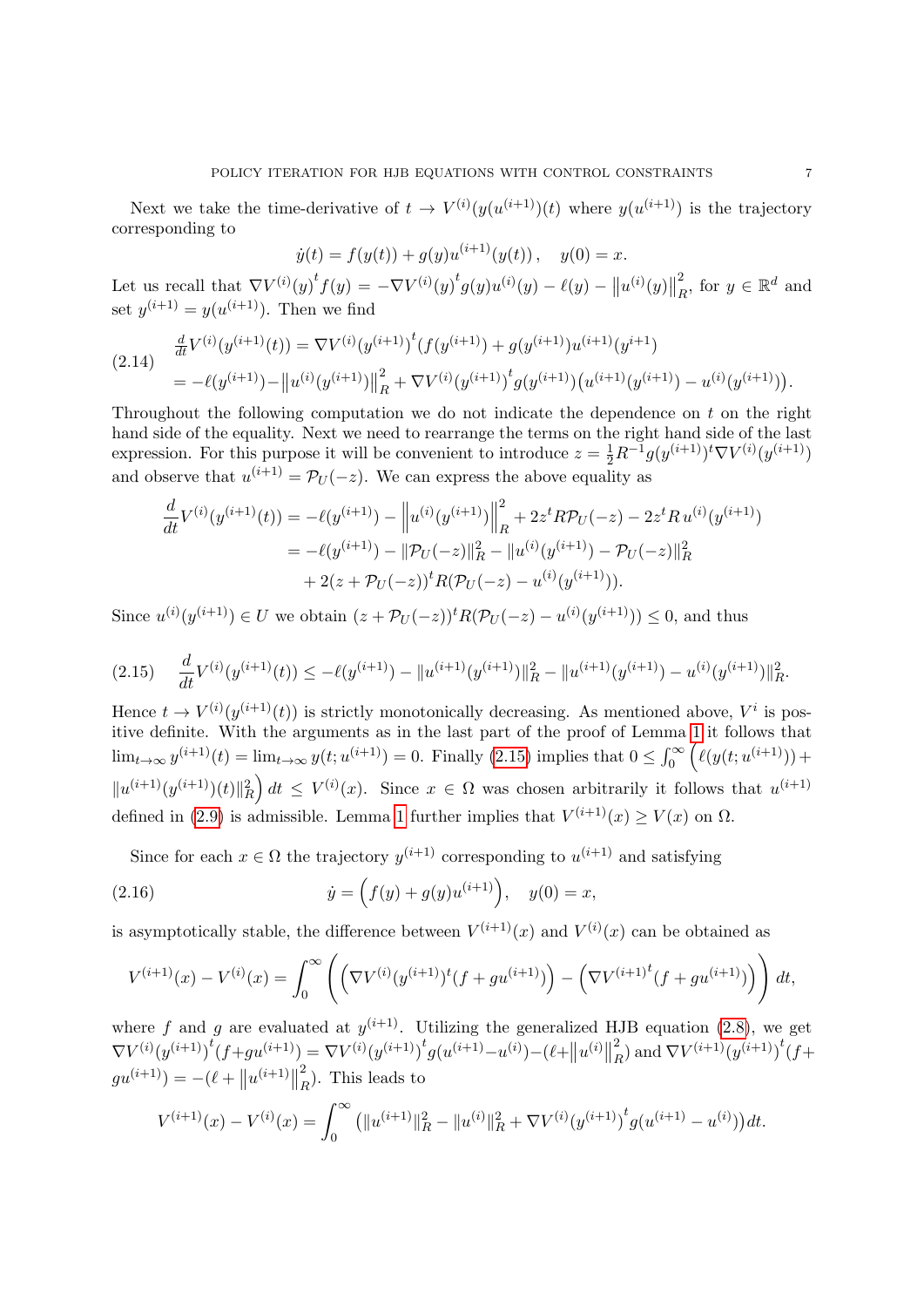The last two terms in the above integrand appeared in [\(2.14\)](#page-6-1) and were estimated in the subsequent steps. We can reuse this estimate and obtain

$$
V^{(i+1)}(x) - V^{(i)}(x) \le -\int_0^\infty \|u^{(i+1)} - u^{(i)}\|_R^2 dt \le 0.
$$

Hence,  ${V^{(i)}}$  is a monotonically decreasing sequence which is bounded below by the optimal value function V, see Lemma [1.](#page-4-5) Since  ${V^{(i)}}$  is a monotonically decreasing sequence and bounded below by V, it converges pointwise to some  $\bar{V} > V$ .

To show convergence of  $u^{(i)}$  to  $\bar{u} := \mathcal{P}_U(-\frac{1}{2}R^{-1}g(x)^t\nabla \bar{V}(x))$ , additional assumptions are needed. This is considered in the following proposition. In the literature, for the unconstrained case, one can find the statement that, based on Dini's theorem, the monotonically convergent sequence  $\{V^{(i)}\}$  converges uniformly to  $\bar{V}$ , if  $\Omega$  is compact. This, however, only holds true, once it is argued that  $\bar{V}$  is continuous. For the following it will be useful to recall that  $C^m(\bar{\Omega})$ ,  $m \in \mathbb{N}_0$ , consists of all functions  $\phi \in C^m(\Omega)$  such that  $D^{\alpha}\phi$  is bounded and uniformly continuous on  $\Omega$  for all multi-index  $\alpha$  with  $0 \leq \alpha \leq m$ , see e.g. [\[3,](#page-20-26) pg. 10].

<span id="page-7-2"></span>**Proposition 2.** If  $\Omega$  is bounded, and further  $\{V^{(i)}\} \subset C^1(\Omega)$  satisfy  $(2.8)$ ,  $\overline{V} \in C^1(\Omega) \cap C(\overline{\Omega})$ , and  $\{\nabla V^{(i)}\}\$ is equicontinuous in  $\Omega$ , then  $\{\nabla V^{(i)}\}\$  converges pointwise to  $\nabla \bar{V}$  in  $\Omega$ , and  $\bar{V}$ satisfies the HJB equation [\(2.6\)](#page-3-3) for all  $x \in \Omega$  with  $\overline{V}(x) = V(x)$  for all  $x \in \Omega$ .

*Proof.* Let  $x \in \Omega$  and  $\epsilon > 0$  be arbitrary. Denote by  $e_k$  the k-th unit vectors,  $k = 1, \ldots, d$ , and choose  $\delta_1 > 0$  such that  $S_x = \{x + h : |h| \leq \delta_1\} \subset \Omega$ . By continuity of  $\nabla \overline{V}$  and equicontinuity of  $\nabla V^{(i)}$  in  $\Omega$ , there exists  $\delta \in (0, \delta_1)$  such

<span id="page-7-0"></span>(2.17) 
$$
\|\nabla \bar{V}(x) - \nabla \bar{V}(x+h)\| < \frac{\epsilon}{3} \quad \text{and} \quad \|\nabla V^{(i)}(x) - \nabla V^{(i)}(x+h)\| < \frac{\epsilon}{3},
$$

with for all h with  $|h| \le \delta, k = \{1, ..., d\}, i = 1, 2, ...$ 

By assumption  $\Omega$  is bounded and thus  $\overline{\Omega}$  is compact. Hence by Dini's theorem  $V^{(i)}$  converges to  $\bar{V}$  uniformly on  $\bar{\Omega}$ . Here we use the assumption that  $\bar{V} \in C(\bar{\Omega})$ . We can now choose  $\bar{i} > 0$ such that

<span id="page-7-1"></span>(2.18) 
$$
|\bar{V}(y) - V^{(i)}(y)| \leq \frac{\epsilon \delta}{6} \quad \forall y \in \Omega, \text{ and } \forall i \geq \overline{i}.
$$

We have

$$
\partial_{x_k} \bar{V}(x) - \partial_{x_k} V^{(i)}(x) \n= \left( \partial_{x_k} \bar{V}(x) - \frac{1}{\delta} (\bar{V}(x + e_k \delta) - \bar{V}(x)) \right) + \frac{1}{\delta} \left( (\bar{V}(x + e_k \delta) - \bar{V}(x)) - (V^{(i)}(x + e_k \delta) - V^{(i)}(x)) \right) \n+ \left( \frac{1}{\delta} (V^{(i)}(x + e_k \delta) - V^{(i)}(x)) - \partial_{x_k} V^{(i)}(x) \right) =: I_1 + I_2 + I_3.
$$

We estimate  $I_1$  and  $I_3$  by using [\(2.17\)](#page-7-0) as

$$
|I_1| = \frac{1}{\delta} \Big| \int_0^1 \Big( \partial_{x_k} \bar{V}(x) - \partial_{x_k} \bar{V}(x + e_k \sigma \delta) \Big) \delta \ d\sigma \Big| \le \frac{\epsilon}{3},
$$

and

$$
|I_3| = \frac{1}{\delta} \left| \int_0^1 \left( \partial_{x_k} V^{(i)}(x + e_k \sigma \delta) - \partial_{x_k} V^{(i)}(x) \right) \delta \, d\sigma \right| \le \frac{\epsilon}{3}.
$$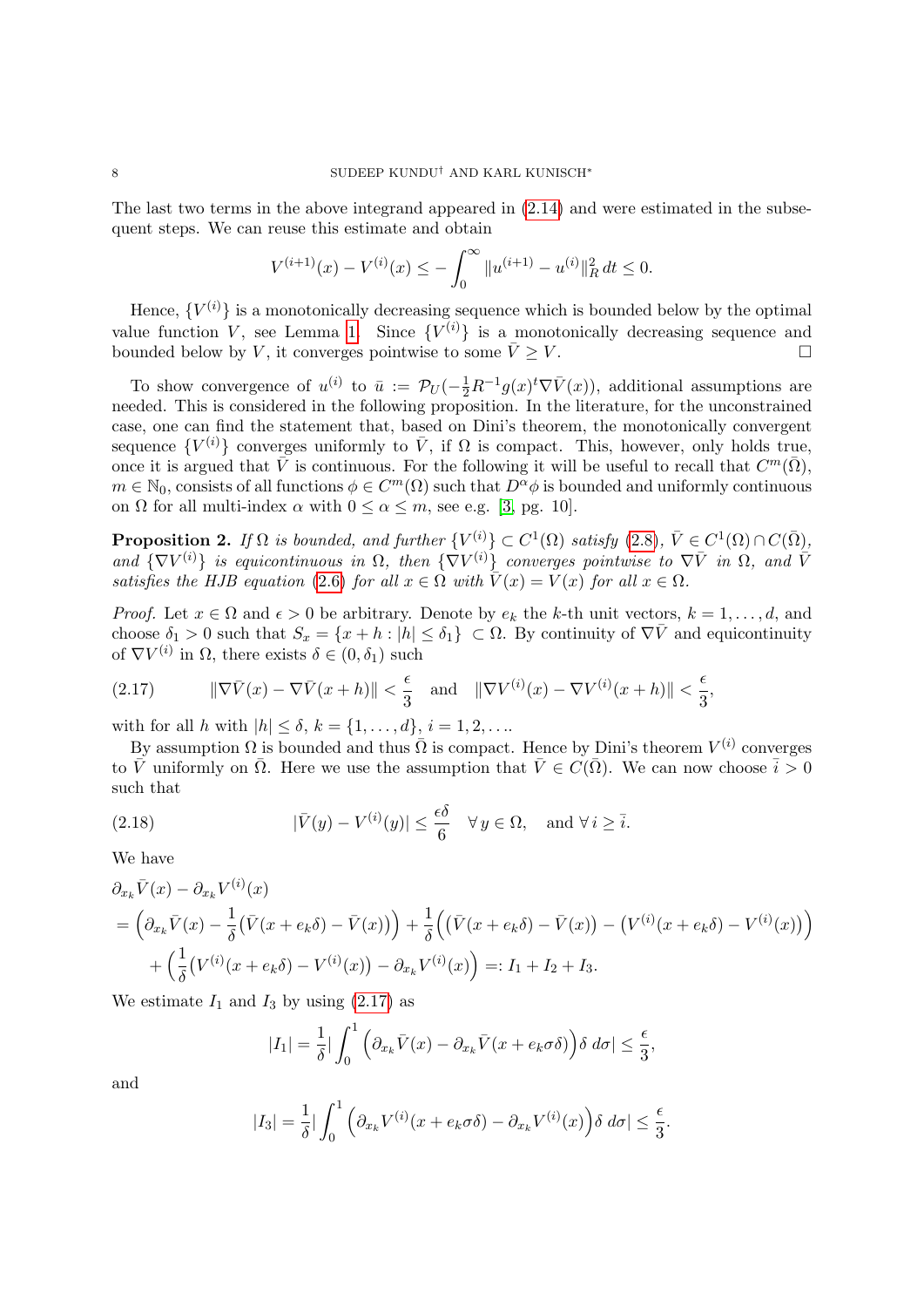We estimate  $I_2$  by using  $(2.18)$ 

$$
|I_2|\leq \frac{\epsilon}{3},
$$

and combining with the estimates for  $I_1$  and  $I_3$ , we obtain

(2.19) 
$$
\|\nabla \bar{V}(x) - \nabla V^{(i)}(x)\| \leq \epsilon \sqrt{d}.
$$

Since  $x \in \Omega$  was arbitrary this implies that

 $\nabla V^i \to \nabla \bar{V}$  pointwise in  $\Omega$ .

It then follows from [\(2.9\)](#page-4-6) that

$$
\lim_{i \to \infty} \mathcal{P}_U \Big( -\frac{1}{2} R^{-1} g(x)^t \nabla V^{(i)}(x) \Big) = \lim_{i \to \infty} u^{(i+1)}(x) = \mathcal{P}_U \Big( -\frac{1}{2} R^{-1} g(x)^t \nabla \bar{V}(x) \Big) =: \bar{u}(x), \text{ in } \Omega,
$$
  
and by (2.8)

<span id="page-8-0"></span>
$$
\nabla \bar{V}(x)^t (f(x) + g\bar{u}) + \ell(x) + ||\bar{u}||_R^2 = 0, \quad \forall x \in \Omega.
$$

For uniqueness of value function  $\overline{V} = V$ , we refer to [\[22,](#page-20-23) pg. 86] and [\[6,](#page-20-22) Chapter III].

We next provide a sufficient condition for the assumptions posed in Proposition [2.](#page-7-2)

**Lemma 2.** If the system  $(2.2)$  is linear, i.e.

(2.20) 
$$
\dot{y} = Ay + Bu, \quad y(0) = x,
$$

with  $\sigma(A) \subset int \mathbb{C}^-$ , and  $U \subset \mathbb{R}^m$  and  $\Omega \subset \mathbb{R}^d$  are bounded, then  $V^{(i)} \to \overline{V}$  in  $C(\overline{\Omega})$ ,  $\{\nabla V^{(i)}\}$ is equicontinuous in  $\Omega$ , and  $\overline{V} \in C^1(\overline{\Omega})$ .

*Proof.* We denote by  $y^{(i)}(x)$  the solution to [\(2.20\)](#page-8-0) with initial condition  $y(0) = x$  and control  $u^{(i)}$  as in [\(2.9\)](#page-4-6). In particular the controls  $u^{(i)}$  are uniformly bounded; i.e. there exists  $M > 0$ such that  $|u^{(i)}(t)| \leq M$  for all  $t \in [0, \infty)$  and  $i = 1, 2, \ldots$ 

Let us first show that  $V^{(i)}$  are equicontinuous on  $\Omega$ . Let  $x_1 \in \Omega$ ,  $x_2 \in \Omega$  and observe that

$$
V^{(i)}(x_1) - V^{(i)}(x_2) = \int_0^\infty \left( \ell(y^{(i)}(x_1)) - \ell(y^{(i)}(x_2)) \right) dt,
$$

where  $y^{(i)}(x_j) = e^{At}x_j + \int_0^t e^{A(t-s)}Bu^{(i)}(s) ds$ . Since the spectrum of A is strictly in the left half plane, there exist  $C > 0$ ,  $w > 0$  such that  $||e^{At}|| \le Ce^{-wt}$  for all  $t > 0$ . For every  $t > 0$  we have

$$
|\ell(y^{(i)}(x_1)) - \ell(y^{(i)}(x_2))| \le ||Q|| \, ||e^{2At}(x_1^2 - x_2^2)|| + 2 \, ||Q|| \, ||e^{At}(x_1 - x_2)|| \int_0^t ||e^{A(t-s)}Bu^{(i)}(s)|| \, ds
$$
  
\n
$$
\le C \, ||Q|| \, ||x_1 - x_2|| \Big( 2e^{-2wt} \text{diam}(\Omega) + 2e^{-wt} \, ||B|| \int_0^t e^{-w(t-s)} |u^{(i)}(s)| \, ds \Big)
$$
  
\n
$$
\le C \, ||Q|| \, ||x_1 - x_2|| \Big( 2e^{-2wt} \text{diam}(\Omega) + 2e^{-wt} M \, ||B|| \, \frac{1}{w} (1 - e^{-wt}) \Big).
$$

Consequently we get

$$
|V^{(i)}(x_1) - V^{(i)}(x_2)| \le C ||Q|| ||x_1 - x_2|| \left(\frac{1}{w} \operatorname{diam}(\Omega) + 2M ||B|| \frac{1}{w} \int_0^\infty e^{-wt} dt\right)
$$
  
= C ||Q|| ||x\_1 - x\_2|| \left(\frac{1}{w} \operatorname{diam}(\Omega) + 2M ||B|| \frac{1}{w^2}\right),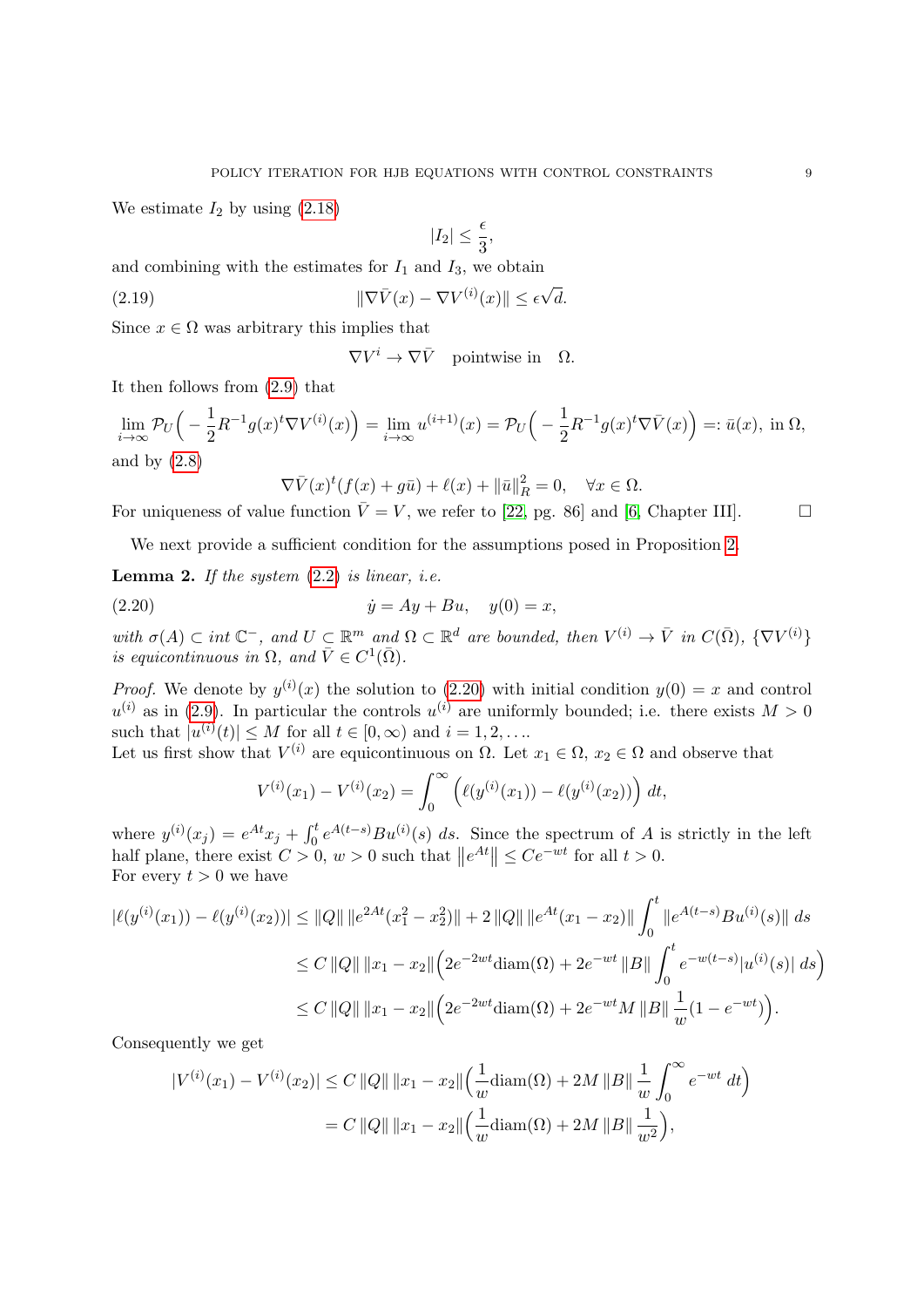from which equicontinuity of  $V^{(i)}$  in  $\Omega$  follows. Since  $V^{(i)}$  is bounded in  $\Omega$  for each i and each  $V^{(i)}$  is uniformly continuous in  $\Omega$ , we have  $V^{(i)} \in C(\overline{\Omega})$ . Thus by the Arzela-Ascoli theorem and pointwise convergence  $V^{(i)} \to \bar{V}$ , we have uniform convergence of  $V^{(i)}$  to  $\bar{V}$  and  $\bar{V} \in C(\bar{\Omega})$ .

To verify the equicontinuity of  $\{\nabla V^{(i)}\}$  let us first note that the derivative of  $x \mapsto y^{(i)}(x)$  in direction  $\delta x$ , denoted by  $Dy^{(i)}\delta x$ , satisfies  $\frac{d}{dt}Dy^{(i)}\delta x = ADy^{(i)}\delta x$ ,  $Dy^{(i)}(0) = \delta x$ . Note that  $Dy^{(i)}\delta x$  does not depend on x, and  $\nabla V^{(i)}(x)\delta x = 2\int_0^\infty (y^{(i)}(x), QDy^{(i)}\delta x) dt$ . Let  $x, \bar{x} \in \Omega$  be arbitrary and estimate

$$
\left(\nabla V^{(i)}(x) - \nabla V^{(i)}(\bar{x})\right)\delta x = 2 \int_0^\infty (y^{(i)}(x), QDy^{(i)}\delta x) dt - 2 \int_0^\infty (y^{(i)}(\bar{x}), QDy^{(i)}\delta x) dt
$$
  
\n
$$
\leq 2 ||Q|| \left(\int_0^\infty |y^{(i)}(x) - y^{(i)}(\bar{x})|^2 dt\right)^{\frac{1}{2}} \left(\int_0^\infty e^{2At} ||\delta x||^2 dt\right)^{\frac{1}{2}}
$$
  
\n
$$
\leq C ||Q|| ||x - \bar{x}|| \left(\int_0^\infty e^{-2wt} dt\right)^{\frac{1}{2}} ||\delta x|| \left(\int_0^\infty e^{2At} dt\right)^{\frac{1}{2}}
$$
  
\n
$$
\leq C ||Q|| ||x - \bar{x}|| ||\delta x|| \frac{1}{2w} = \frac{||Q||}{w} ||x - \bar{x}|| ||\delta x||.
$$

This implies that  $\|\nabla V^{(i)}(x) - \nabla V^{(i)}(\bar{x})\| \leq \frac{\|Q\|}{w}$  $\frac{Q_{\parallel}}{w}$  ||  $x - \bar{x}$ ||, and the desired equicontinuity of  $\{\nabla V^{(i)}\}$  on  $\Omega$  follows.

It remains to verify that  $\bar{V} \in C^1(\Omega)$ . We observe that  $\{\nabla V^{(i)}\}$  is equibounded on  $\Omega$ . In fact

$$
\|\nabla V^{(i)}\delta x\| \le 2\int_0^\infty \|(e^{At}x, Qe^{At}\delta x)\| \, dt + 2\int_0^\infty \|(\int_0^t e^{A(t-s)}Bu^i(s)ds, Qe^{At}\delta x)\| \, dt
$$
  
\n
$$
\le C \|Q\| \|\delta x\| \left(\int_0^\infty e^{-2wt} \, dt \, \|x\| + M \|B\| \int_0^\infty \| \int_0^t e^{-w(t-s)} ds \, e^{-wt} \| \, dt\right)
$$
  
\n
$$
\le C \|Q\| \|\delta x\| \left(\frac{1}{2w} \|x\| + M \|B\| \frac{1}{w^2}\right).
$$

Clearly  $\{V^{(i)}\}$  is also equibounded on  $\Omega$ . Thus we can apply the Arzela Ascoli theorem to  $\{\nabla V^{(i)}\}$  in  $C^{\hat{1}}(\bar{\Omega})$ . It follows that there exist a subsequence and some  $G \in C^1(\Omega;\mathbb{R}^d)$  such that  $V^{(i_j)} \to \tilde{V}$  in  $C(\bar{\Omega})$  and  $\nabla V^{(i_j)} \to G$  in  $C^1(\bar{\Omega}; \mathbb{R}^d)$ . By uniqueness of the limit we have that  $\tilde{V} = \bar{V}$ . Moreover we have  $G = \nabla \bar{V}$ . In fact by equicontinuity of  $\{\nabla V^{(i)}\}$  on  $\Omega$ , there exists for every  $\epsilon > 0$  and  $x \in \Omega$ , some  $\delta > 0$  such that  $\|\nabla V^{(i)}(x) - \nabla V^{(i)}(y)\| \leq \epsilon$  for all  $y \in \Omega$  with  $||x - y|| \leq \delta$ . Now let  $x \in \Omega$  be arbitrary. Since  $\Omega$  is open there exists  $\delta_1 \in (0, \delta]$ , such that  $\{x+t(y-x): t\in [0,1]\}\subset \Omega$  for all y with  $||y-x||<\delta_1$ . For this x and all y with  $||y-x||\leq \delta_1$ and all  $i$  we have

$$
|V^{(i_j)}(y) - V^{(i_j)}(x) - \nabla V^{(i_j)}(x)(y - x)| \le \int_0^1 \|\nabla V^{(i_j)}(x + t(y - x)) - \nabla V^{(i_j)}(x)\| \|y - x\| \, dt
$$
  
\$\le \epsilon \, \|y - x\|\$.

Taking the limit  $i_j \to \infty$  this implies

$$
|\bar{V}(y) - \bar{V}(x) - G(x)(y - x)| \le \epsilon ||y - x|| \quad \text{for} \quad ||y - x|| \le \delta.
$$

Therefore  $\nabla \bar{V}(x) = G(x)$  at each  $x \in \Omega$  and  $\bar{V} \in C^1(\bar{\Omega})$  as desired.

Now, since  ${V^{(i)}}$  admits a unique limit in  $C(\bar{\Omega})$ , every  $C^1$ -convergent subsequence of  ${V^{(i)}}$ converges to the same limit  $\bar{V}$  in  $\tilde{C}^1(\bar{\Omega})$ , and thus the whole sequence converges to  $\bar{V}$  in  $\tilde{C}^1(\bar{\Omega})$ .  $\Box$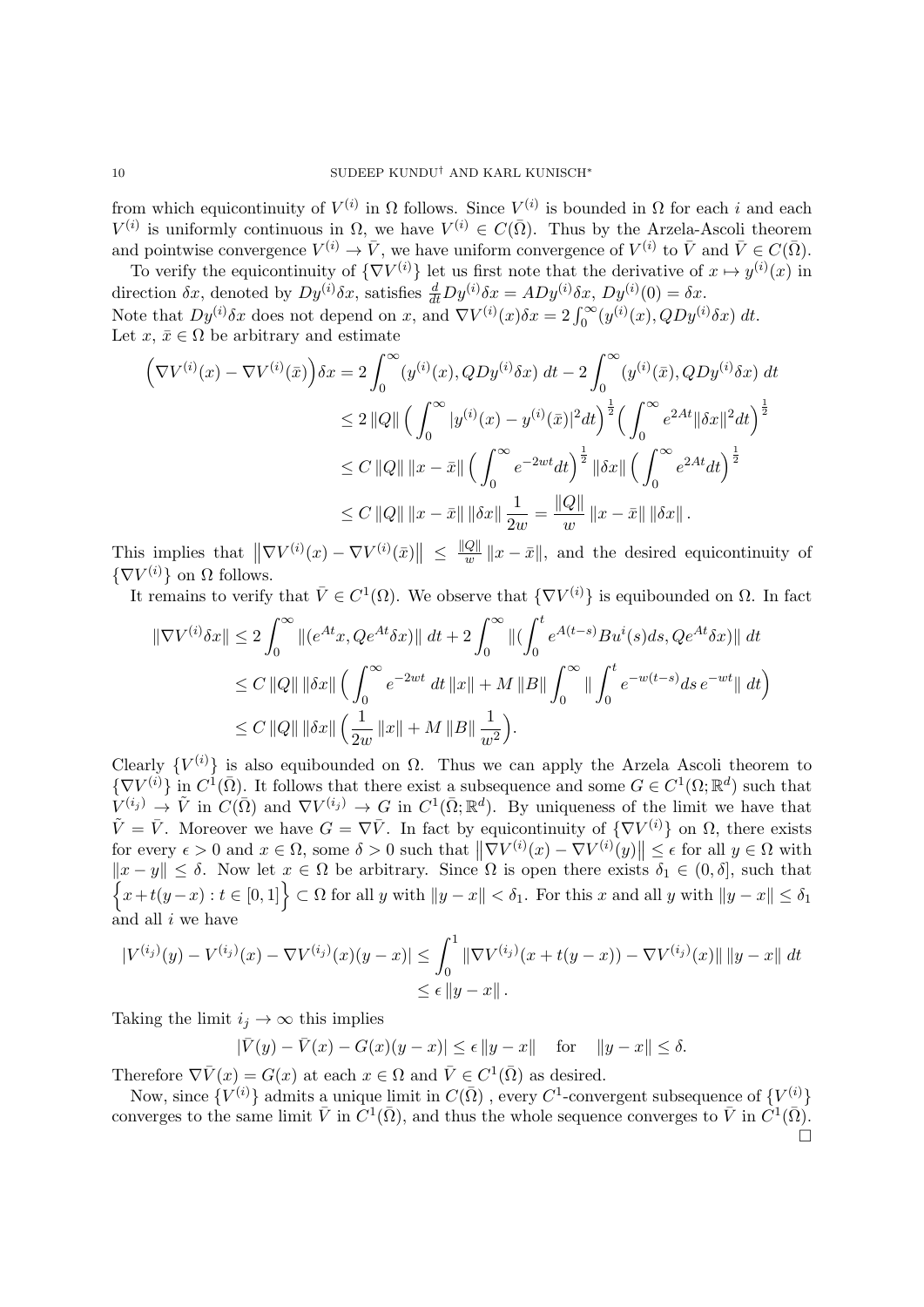3.1. Second order Hamilton-Jacobi-Bellman equation. Here we consider the stochastic infinite horizon optimal control problem

<span id="page-10-1"></span>(3.1) 
$$
\min_{u(\cdot)\in\mathcal{U}}\mathcal{J}(x,u(\cdot)):=\mathbb{E}\int_{0}^{\infty}\left(\ell(y(t))+\|u(t)\|_{R}^{2}\right)dt,
$$

subject to the nonlinear stochastic dynamical constraint

<span id="page-10-0"></span>(3.2) 
$$
dy(t) = (f(y(t)) + g(y)u(t))dt + g_1(y) dW, \quad y(0) = x \in \mathbb{R}^d,
$$

where  $y(t) \in \mathbb{R}^d$  is the state vector,  $W(t) \in \mathbb{R}^k$  is a standard multi-dimensional separable Wiener process defined on a complete probability space, and the control input  $u(\cdot) \in \mathcal{U}$  is an adapted process with respect to a natural filter. The functions  $f, g$ , and  $g_1$  are assumed to be Lipschitz continuous on  $\mathbb{R}^d$ , and satisfy  $f(0) = 0$ ,  $g(0) = 0$  and  $g_1(0) = 0$ . For details about existence and uniqueness for [\(3.2\)](#page-10-0), we refer to e.g. [\[35,](#page-21-11) Chapter 2]. As in the previous section  $\Omega$  denotes a domain in  $\mathbb{R}^d$  containing the origin.

The value function  $V(x) = \inf_{u(\cdot) \in U} \mathcal{J}(x, u(\cdot))$  is assumed to be  $C^2$ - smooth over  $\mathbb{R}^d$ . Then the HJB equation corresponding to [\(3.1\)](#page-10-1) and [\(3.2\)](#page-10-0) is of the form (3.3)

<span id="page-10-2"></span>
$$
\min_{u \in U} \left\{ \nabla V(x)^t (f(x) + g(x)u) + \frac{1}{2} Tr[g_1(x)^t \frac{\partial^2 V(x)}{\partial x^2} g_1(x)] + \left( \ell(x) + ||u||_R^2 \right) \right\} = 0, \quad V(0) = 0.
$$

From the verification theorem [\[22,](#page-20-23) Theorem 3.1], the explicit minimizer  $u^*$  of [\(3.3\)](#page-10-2) is given by

<span id="page-10-3"></span>
$$
u^*(x) = \underset{u \in U}{argmin} \Big\{ \nabla V(x)^t (f(x) + gu) + \frac{1}{2} Tr[g_1(x)^t \frac{\partial^2 V(x)}{\partial x^2} g_1(x)] + \Big( \ell(x) + ||u||_R^2 \Big) \Big\}
$$
\n(3.4) 
$$
= \mathcal{P}_U \Big( -\frac{1}{2} R^{-1} g(x)^t \nabla V(x) \Big),
$$

where the projection  $\mathcal{P}_U$  is defined as in [\(2.5\)](#page-3-1). The infinitesimal differential generator of the stochastic system [\(3.2\)](#page-10-0) for the optimal pair  $(u, V)$  (dropping the superscript  $*)$  is denoted by

$$
\mathcal{L}_u V(x) = \nabla V(x)^t \Big( f(x) + g(x)u(x) \Big) + \frac{1}{2} Tr[g_1(x)^t \frac{\partial^2 V(x)}{\partial x^2} g_1(x)].
$$

Using the optimal control law  $(3.4)$  in  $(3.3)$ , we obtain an equivalent form of the HJB equation

(3.5) 
$$
\nabla V(x)^t \left( f(x) + g(x) \mathcal{P}_U \left( -\frac{1}{2} R^{-1} g(x)^t \nabla V(x) \right) \right) + \ell(x) + \left\| \mathcal{P}_U \left( -\frac{1}{2} R^{-1} g(x)^t \nabla V(x) \right) \right\|_R^2 + \frac{1}{2} Tr[g_1(x)^t \frac{\partial^2 V(x)}{\partial x^2} g_1(x)] = 0.
$$

<span id="page-10-4"></span>For the unconstrained control, the above HJB equation becomes

(3.6) 
$$
\nabla V(x)^t f(x) - \frac{1}{4} \nabla V(x)^t g(x) R^{-1} g(x)^t \nabla V(x) + \frac{1}{2} Tr[g_1(x)^t \frac{\partial^2 V(x)}{\partial x^2} g_1(x)] + \ell(x) = 0.
$$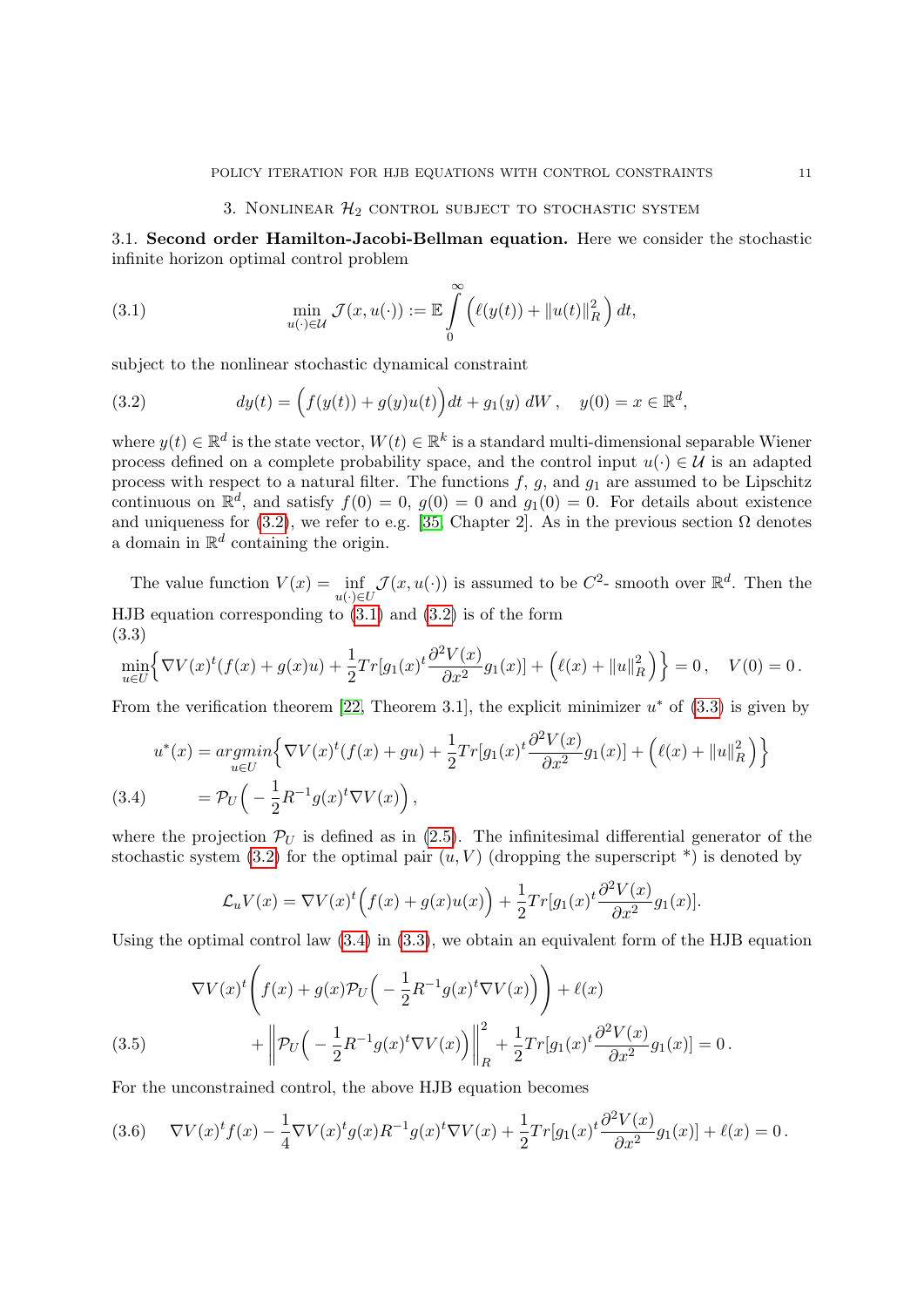The associated generalized second order GHJB equation is of the form

(3.7) *GHJB*(*V*, 
$$
\nabla V
$$
,  $\nabla^2 V$ ; *u*) = 0, *V*(0) = 0, where  
\n*GHJB*(*V*,  $\nabla V$ ,  $\nabla^2 V$ ; *u*) :=  $\nabla V^t (f + gu) + \frac{1}{2} Tr[g_1^t \nabla^2 V g_1] + (l + ||u||_R^2).$ 

We next define the admissible feedback controls with respect to stochastic set up.

<span id="page-11-1"></span>Definition 2. (Admissible Controls). A control u is defined to be admissible with respect to [\(3.1\)](#page-10-1), denoted by  $u \in \mathcal{A}(\Omega)$  if

- (i) u is continuous on  $\mathbb{R}^m$ ,
- (ii)  $u(0) = 0$ ,
- (iii) u stabilizes [\(3.2\)](#page-10-0) on  $\Omega$  stochastically, i.e.  $P(\lim_{t\to\infty} y(t; u) = 0) = 1, \quad \forall x \in \Omega$  i.e. when  $\mathbb{E}(\lim_{t\to\infty}y(t;u))=0.$

(iv) 
$$
\mathbb{E}\int_{0}^{\infty} \left(\ell(y(t;u)) + ||u(y(t;u))||_{R}^{2}\right)dt < \infty, \quad \forall x \in \Omega.
$$

In Algorithm [2,](#page-11-0) the policy iteration for the second order HJB equation is documented, see [\[40\]](#page-21-6).

## <span id="page-11-0"></span>Algorithm 2 Policy iteration algorithm for the second order HJB equation

Let  $u^{(0)}$  be an initial stabilizing control law in the stability region  $\Omega$  for system [\(3.2\)](#page-10-0).

For  $i = 0 : \infty$ While  $\sup_{x\in\Omega}|u^{(i+1)}(x)-u^{(i)}(x)|\geq \text{tolerance},$ Solve for  $V^{(i)}$ :

<span id="page-11-3"></span>(3.8) 
$$
\mathcal{L}_{u^{(i)}(x)}V^{(i)}(x) + \ell(x) + ||u^{(i)}(x)||_R^2 = 0, V^{(i)}(0) = 0,
$$

End Update the Control:

<span id="page-11-2"></span>End

(3.9) 
$$
u^{(i+1)}(x) = \mathcal{P}_U\left(-\frac{1}{2}R^{-1}g^t\nabla V^{(i)}(x))\right).
$$

**Lemma 3.** Assume that  $u(\cdot)$  is an admissible feedback control in  $\Omega$ . If there exist a function  $V(\cdot; u) \in C^2(\mathbb{R}^d)$  satisfying

(3.10) 
$$
GHJB(V, \nabla V, \nabla^2 V; u) = \mathcal{L}_u V(x) + \ell(x) + ||u(x)||_R^2 = 0, \quad V(0; u) = 0,
$$

then  $V(x; u)$  is the value function of the system [\(3.2\)](#page-10-0) and  $V(x; u) = J(x, u) \,\forall x \in \Omega$ . Moreover, the optimal control law  $u^*(x)$  is admissible and the optimal value function  $V(x;u^*)$ , if it exists and is radial unbounded, satisfies  $V(x; u^*) = \mathcal{J}(x, u^*)$ , and  $0 < V(x; u^*) \leq V(x; u)$ .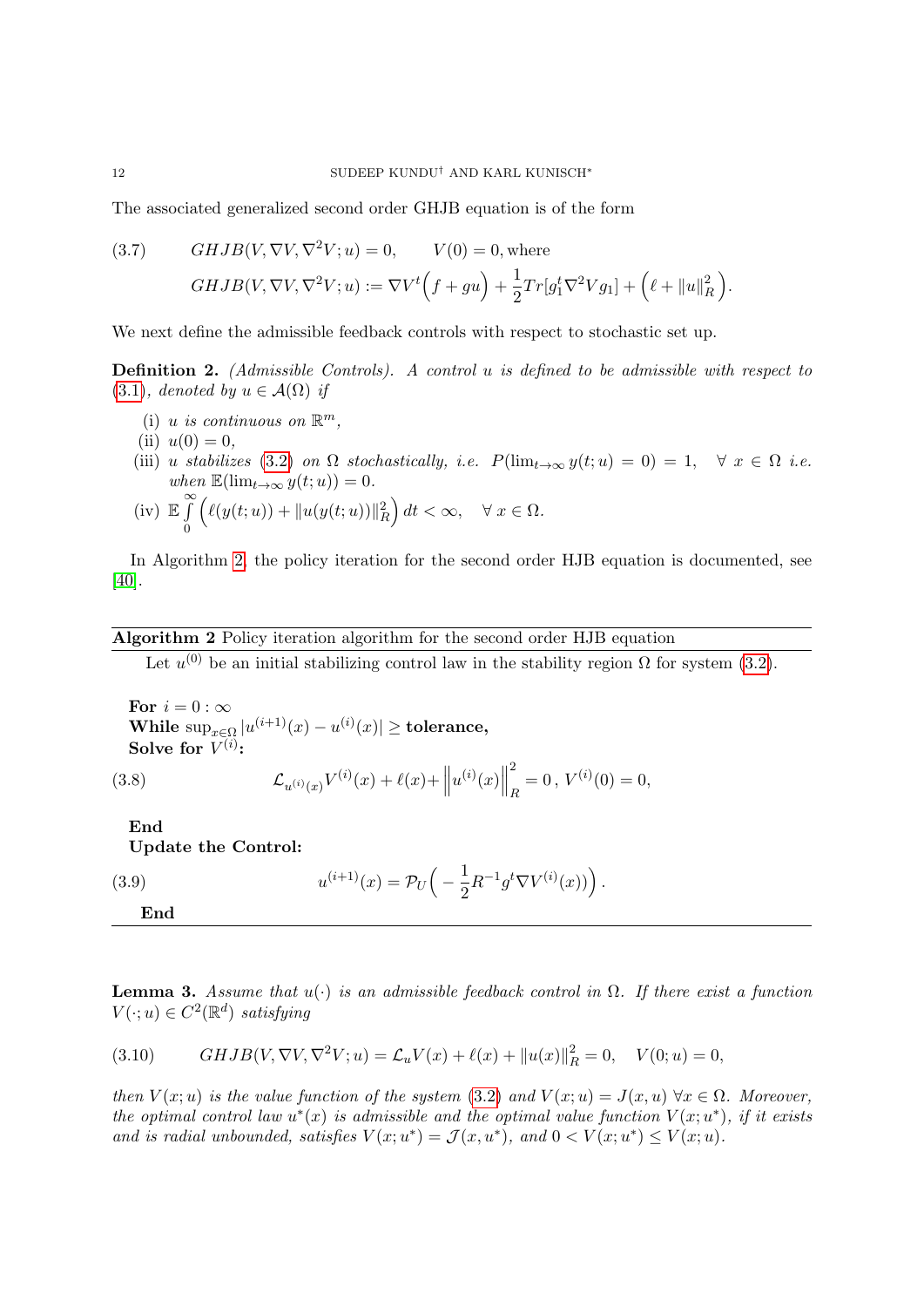*Proof.* By Itô's formula [\[35,](#page-21-11) Theorem 6.4] for any  $T > 0$ 

$$
V(y(T); u) - V(x; u)
$$
  
=  $\int_0^T dV(y(t; u); u)$   
=  $\int_0^T (\nabla V(y; u))^t (f(y) + g(y)u(y)) + Tr[\frac{1}{2}g_1(y)^t \frac{\partial^2 V(y; u)}{\partial y^2} g_1(y)] dt$   
+  $\int_0^T \nabla V(y; u))^t g_1(y) dW.$ 

Taking the expectation with limit as  $T \to \infty$  on both sides, the above equation becomes

<span id="page-12-0"></span>(3.11) 
$$
\mathbb{E} \left( \lim_{T \to \infty} V(y(T); u) \right) - V(x; u) = -V(x; u) = \mathbb{E} \int_0^\infty \mathcal{L}_{u(y)} V(y) dt,
$$

where  $\mathbb{E} \int_0^t \nabla V(y; u)^t g_1(y) dW = 0$  for each time  $t \geq 0$ , with  $\mathbb{E}(\lim_{T \to \infty} V(y(T); u)) = 0$ . Adding  $\mathcal{J}(x, u) = \mathbb{E} \int_0^\infty (\ell(y) + ||u(y)||_F^2)$  $_R^2$ ) dt to [\(3.11\)](#page-12-0), we obtain

$$
\mathcal{J}(x, u) - V(x; u) = \mathbb{E} \int_0^\infty \left( \mathcal{L}_{u(y)} V(y) + \ell(y) + ||u(y)||_R^2 \right) dt.
$$

Hence  $V(x; u) = \mathcal{J}(x, u)$  for all  $x \in \Omega$ .

Concerning the admissibility of  $u^*$ , properties  $(i)$ ,  $(ii)$  and  $(iv)$  in Definition [2,](#page-11-1) can be shown similarly as in Lemma [1.](#page-4-5) Since the stochastic Lyapunov functional  $V$  is radially unbounded by assumption, and its differential generator  $\mathcal{L}_{u^*} V$  satisfies  $\mathcal{L}_{u^*} V(x) = -(\ell(x) + ||u^*||_F^2)$  $R$ ) as well as

$$
\mathbb{E}V(y(T;u^*)) - V(x) = -\mathbb{E}\int_0^T \left(\ell(y) + \|u^*\|_R^2\right) dt, \text{ for each } T > 0,
$$

one can follow the standard argument given in Theorem [\[35,](#page-21-11) Theorem 2.3-2.4] to obtain  $P(\lim_{t\to\infty} y(t;u^*)=0)=1, \quad \forall \ x\in\Omega \text{ and hence } u^*\in\mathcal{A}(\Omega).$ 

3.2. Convergence of policy iteration. Here we turn to the convergence analysis of the iterates  $V^{(i)}$ .

**Proposition 3.** If  $u^{(0)} \in A(\Omega)$ , then  $u^{(i)} \in A(\Omega)$  for all i. Further we have  $V(x) \leq V^{(i+1)}(x) \leq$  $V^{(i)}(x)$ , where V satisfies the HJB equation [\(3.5\)](#page-10-4). Moreover  $\{V^{(i)}\}$  converges pointwise to some  $\bar{V} > V$  in  $\Omega$ .

*Proof.* First we show that if  $u^{(i)} \in A(\Omega)$ , then  $u^{(i+1)} \in A(\Omega)$ . As g is continuous and  $V^{(i)} \in C^1(\Omega)$ , we have  $u^{(i+1)}$  is continuous by [\(3.9\)](#page-11-2). Since  $V^{(i)}$  is positive definite, it attains a minimum at the origin and hence  $\nabla V^{(i)}(0) = 0$  and consequently  $u^{(i+1)}(0) = 0$ . The infinitesimal generator  $\mathcal{L}_u V(y)$  evaluated along the trajectories generated by  $u^{(i+1)}$  becomes

(3.12) 
$$
\mathcal{L}_u V^{(i)}(y; u^{(i+1)}) = \nabla V^{(i)^t} (f(y) + g(y) u^{(i+1)}) + \frac{1}{2} Tr[g_1(y)^t \frac{\partial^2 V^{(i)}(y)}{\partial y^2} g_1(y)]
$$

$$
= -\ell(y) - ||u^{(i)}||_R^2 + \nabla V^{(i)^t} g(u^{(i+1)} - u^{(i)}),
$$

where  $\nabla V^{(i)}{}^t f + \frac{1}{2}$  $\frac{1}{2} Tr [g_1^t \frac{\partial^2 V^{(i)}}{\partial y_{\cdot}^2} g_1] = - \nabla V^{(i)\, t} g u^{(i)} - \ell(y) - \big\| u^{(i)} \big\|$ 2  $\frac{2}{R}$ . Now we can calculate  $\mathcal{L}_u V^{(i)}(y; u^{(i+1)})$  as in Proposition [1](#page-5-1) to show that  $\mathcal{L}_u V^{(i)}(y; u^{(i+1)}) < 0$ .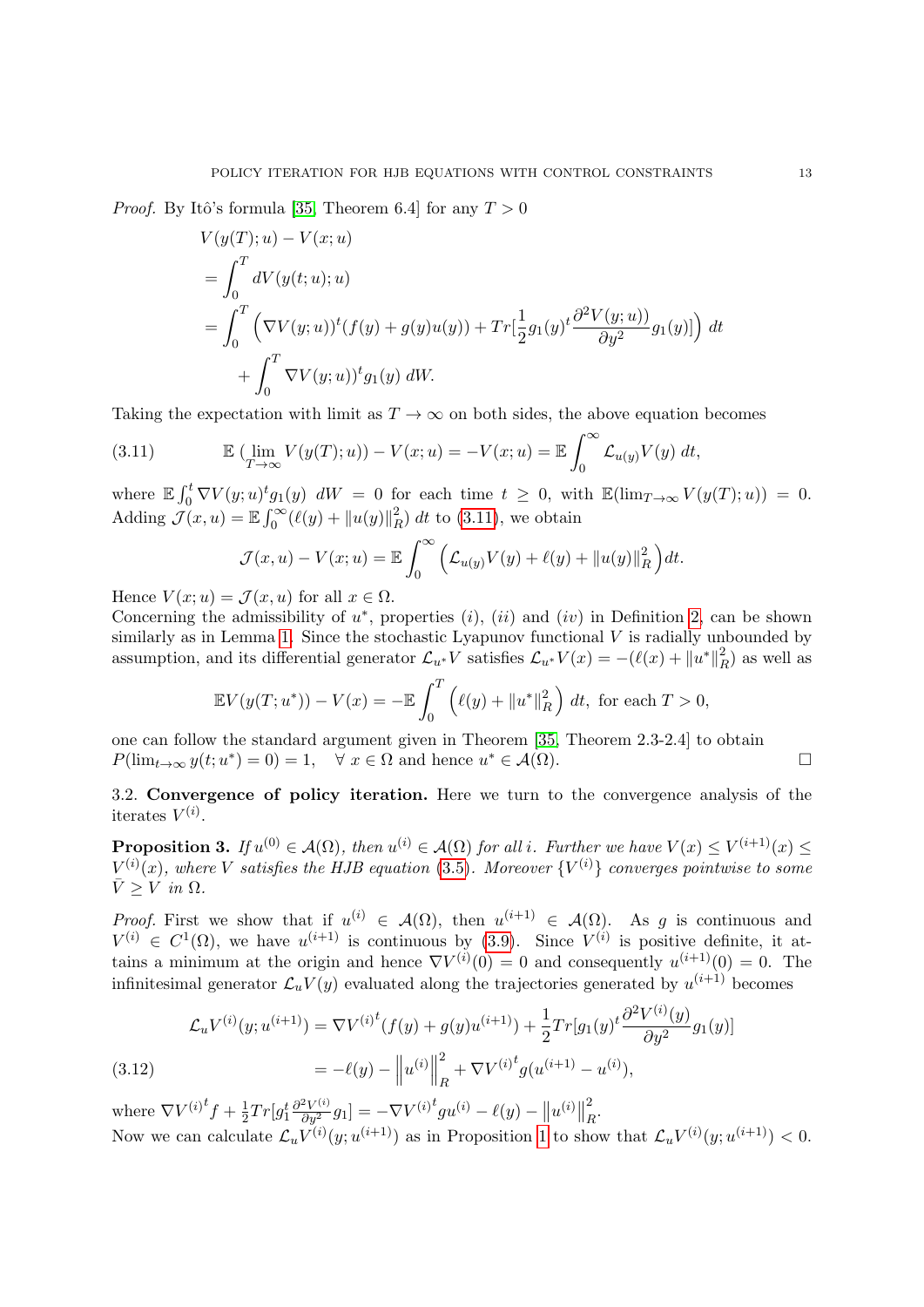By the stochastic Lyapunov theorem [\[35,](#page-21-11) Theorem 2.4], it follows that  $P(\lim_{t\to\infty} y(t; u^{(i+1)}) =$ 0) = 1, i.e.  $\mathbb{E}(\lim_{t\to\infty}y(t;u^{i+1}))=0$ . Since  $\mathcal{L}_uV^{(i)}(y;u^{(i+1)})<0$ , we find

(3.13) 
$$
\mathbb{E}\int_0^T \left( \ell(y(t;u^{(i+1)})) + \left\| u^{(i+1)} \right\|_R^2 \right) dt < V^{(i)}(x) \quad \forall \ T > 0,
$$

and thus  $u^{(i+1)}$  is admissible.

Using that  $dy = (f(y) + g(y)u^{(i)})dt + g_1(y) dW$  is asymptotically stable for all i, by Itô's formula along the trajectory

(3.14) 
$$
dy = \left(f(y) + g(y)u^{(i+1)}\right)dt + g_1(y) dW,
$$

the difference  $V^{(i+1)}(x) - V^{(i)}(x)$  can be obtained as

$$
V^{(i+1)}(x; u^{(i+1)}) - V^{(i)}(x; u^{(i+1)})
$$
  
=  $\mathbb{E} \int_0^{\infty} \left( \left( \nabla V^{(i)}(f + gu^{(i+1)}) + \frac{1}{2} Tr[g_1^t \frac{\partial^2 V^{(i)}}{\partial y^2} g_1] \right) - \left( \nabla V^{(i+1)}(f + gu^{(i+1)}) + \frac{1}{2} Tr[g_1^t \frac{\partial^2 V^{(i+1)}}{\partial y^2} g_1] \right) dt =: \mathbb{E} \int_0^{\infty} (A - B) dt.$ 

Using the generalized HJB equation [\(3.8\)](#page-11-3) for two consecutive iterations (i) and  $(i + 1)$ , we have 1  $\frac{1}{2}Tr[g_1^t \frac{\partial^2 V^{(i)}}{\partial y^2} g_1] = -\nabla V^{(i)t}(f+gu^{(i)}) - (\ell + ||u^{(i)}||)$ 2  ${}^{2}_{R}$ ) and  $\nabla V^{(i+1)}{}^{t}(f+gu^{(i+1)})+\frac{1}{2}Tr[g_1^{t}\frac{\partial^2 V^{(i+1)}}{\partial y^2}g_1]=$  $-(\ell + ||u^{(i+1)}||)$ 2  $\mathcal{L}_R^2$ ) respectively. Applying  $u^{(i+1)}(y) = \mathcal{P}\Big(-\frac{1}{2}R^{-1}g^t\nabla V^{(i)}(y)\Big)$ , we obtain finally  $A - B = -\left(\left\|\right\|$  $u^{(i)}\Big\|$ 2  $\frac{2}{R} - \Big\|$  $u^{(i+1)}$ 2 R  $+ \nabla V^{(i)\stackrel{t}{\smash{f}}} g(u^{(i+1)} - u^{(i)}),$ 

where  $A - B$  can be calculated as in Proposition [1](#page-5-1) to obtain  $V^{(i+1)}(x) \leq V^{(i)}(x)$ . Further,  $V(x) \leq V^{(i+1)}(x)$ . Therefore,  $\{V^{(i)}\}$  converges pointwise to some  $\overline{V}$ .

Now, in addition if  $\Omega$  is compact and  $\bar{V}$  is continuous, then by Dini's theorem  $\{V^{(i)}\}$  converges uniformly to  $\bar{V}$ .

**Proposition 4.** Let  $\Omega$  be a bounded domain. If  $\{V^{(i)}\} \in C^2(\Omega)$  satisfy  $(3.8), \bar{V} \in C^2(\Omega) \cap$  $(3.8), \bar{V} \in C^2(\Omega) \cap$  $C^1(\bar{\Omega})$ , and  $\{\nabla^m V^{(i)}\}$  is equicontinuous, then  $\{\nabla^m V^{(i)}\}$  converges pointwise to  $\nabla^m \bar{V}$  in  $\Omega$ , for  $m = 1, 2, and \bar{V}$  satisfies the HJB equation [\(3.5\)](#page-10-4) with  $\bar{V} = V$ .

*Proof.* From Proposition [2,](#page-7-2) it follows that  $\{\nabla V^{(i)}\}$  converges pointwise to  $\nabla \bar{V}$  in  $\Omega$  and  $\bar{u}(x)$  $\mathcal{P}_U\Big(-\frac{1}{2}R^{-1}g(x)^t\nabla\bar{V}(x)\Big).$  Pointwise convergence of  $\{\nabla^2V^{(i)}\}$  to  $\nabla^2\bar{V}$  can be argued as for the first derivatives which was done in the proof of Proposition [2.](#page-7-2) We can now pass to the limit  $i \to \infty$  in [\(3.8\)](#page-11-3) to obtain that  $\overline{V}$  satisfies the HJB equation [\(3.5\)](#page-10-4). Concerning the uniqueness of the value function  $\bar{V} = V$ , we refer to e.g. [\[22,](#page-20-23) pg. 247].

### 4. Numerical examples

Here we conduct numerical experiments to demonstrate the feasibility of the policy iteration in the presence of constraints and to compare the solutions between constrained and unconstrained formulations. To describe a setup which is independent of a stabilizing feedback we also introduce a discount factor  $\lambda > 0$ . Unless specified otherwise we choose  $\lambda = 0.05$ , and we also give results with  $\lambda = 0$ .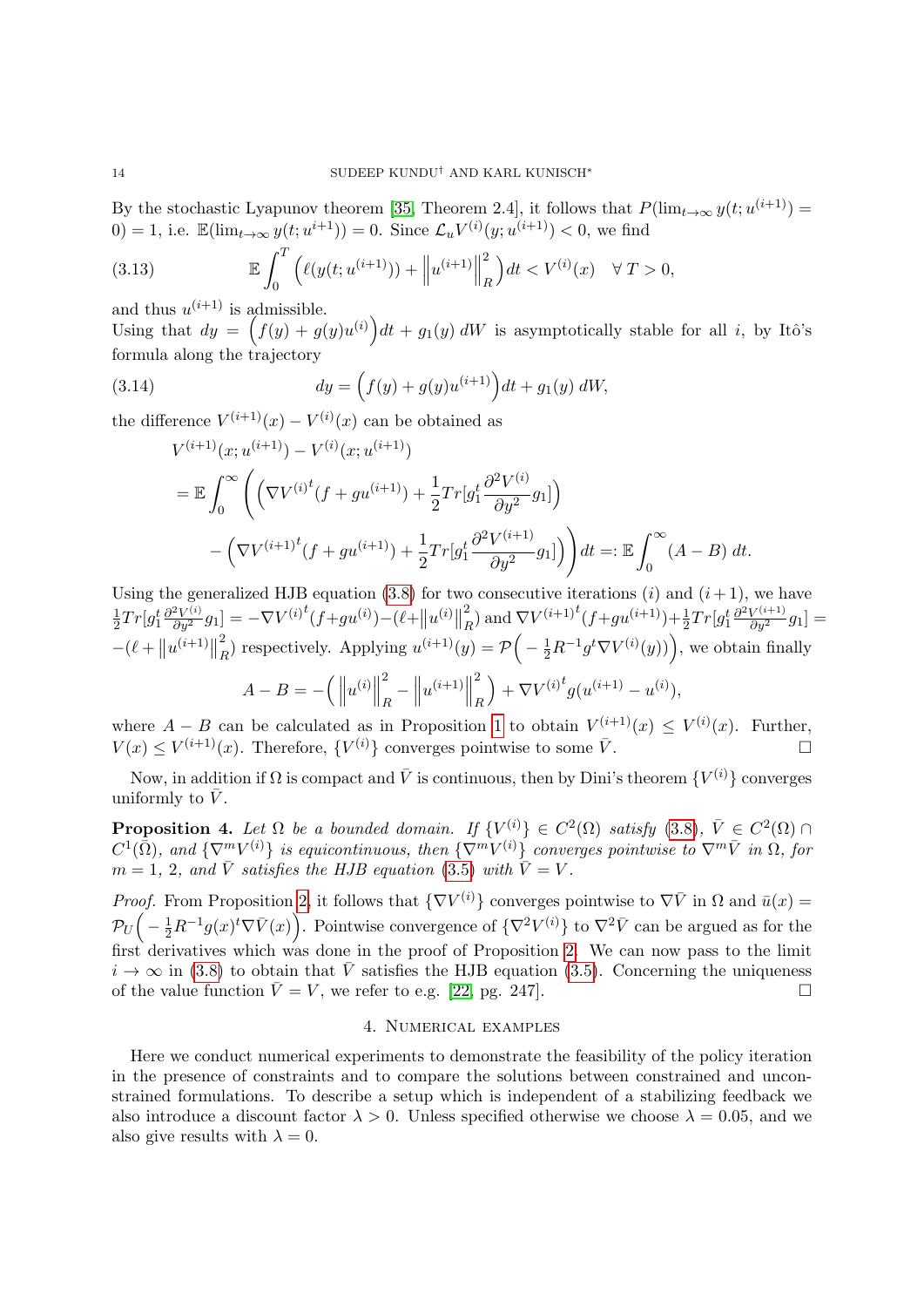#### Test 1: One dimensional linear equation. Consider the following minimization problem

$$
\min_{u(\cdot)} \mathcal{J}(x_0, u(\cdot)) = \int_0^\infty e^{-\lambda t} \left( ||x||^2 + ||u(x)||_R^2 \right) dt
$$

subject to the following deterministic dynamics with control constraint

(4.1) 
$$
\dot{x}(t) = 0.5x(t) + u; \quad -1 \le u \le 1, \quad x(0) = x_0;
$$

and

$$
\min_{u(\cdot)} \mathcal{J}(x_0, u(\cdot)) = \mathbb{E} \int_0^\infty e^{-\lambda t} \Big( ||x||^2 + ||u(x)||_R^2 \Big) dt
$$

subject to the following stochastic system with control constraint

(4.2) 
$$
dx(t) = (0.5x(t) + u) dt + 0.005 dW; -1 \le u \le 1, \quad x(0) = x_0,
$$

where  $\lambda > 0$  is the discount factor. We solve the GHJB equation [\(3.8\)](#page-11-3) combining an implicit method and with an upwind scheme over  $\Omega = (-2, 2)$  as follows

<span id="page-14-0"></span>(4.3) 
$$
-\frac{(V_i^n - V_i^{(n-1)})}{dt} + \lambda V_i^n + \nabla V_{iupwind}^n(f(x_i) + gu_i^n) + \frac{1}{2}g_1^t(x_i)D^2V_i^ng_1(x_i) + x_i^2 + ||u_i^n||_R^2 = 0,
$$

where the superscript n stands for the iteration loop, the subscript i stands for the mesh point numbering in the state space  $(V_i \approx V(x_i)$  for  $i = 1, \dots, I$  (total number of grid points)), dt is the time step,  $\Delta x = x_{i+1} - x_i$  is the distance between equi-spaced grid points, and  $D^2 V_i^n = (V_{i+1}^n - 2V_i^n + V_{i-1}^n)/\Delta x^2$  is the approximation of the second order derivative of the value function. To solve the first order HJB  $(2.8)$ , we take  $g_1 = 0$  in  $(4.3)$ .

For the upwind scheme, we take forward difference  $\nabla V_{i,F} = \frac{V_{i+1} - V_i}{\Delta x}$  whenever the drift of the state variable  $S_{i,F} = f(x_i) + g(x_i)u_{i,F} > 0$ , and backward difference  $\nabla V_{i,B} = \frac{V_i - V_{i-1}}{\Delta x}$  $\frac{-v_{i-1}}{\Delta x}$  if the drift  $S_{i,B} = f(x_i) + g(x_i)u_{i,B} < 0$ , and  $D\bar{V}_i = -2R\bar{u}_i$  with  $\bar{u}_i = -f(x_i)/g(x_i)$  for  $S_{i,F} \leq 0 \leq S_{i,B}$ . Hence,

$$
\nabla V_{iupwind}^n = \nabla V_{i,F}^n \mathbb{1}_{S_{i,F} > 0} + \nabla V_{i,B}^n \mathbb{1}_{S_{i,B} < 0} + D\bar{V}_i^n \mathbb{1}_{S_{i,F} \le 0 \le S_{i,B}},
$$

where 1 is the characteristic function. The updated control policy for  $(n+1)$  iteration becomes

$$
u_i^{n+1} = \mathcal{P}_{U=[-1,1]}(-\frac{1}{2}R^{-1}g(x_i)^t \nabla V_{iupwind}^n).
$$

Note that since we solve the HJB backward in time, it is necessary to construct the upwind scheme as above which is in a reverse compared to the form an upwind scheme for dynamics forward in time. For more details about upwind schemes for HJB, see [\[2\]](#page-20-21) including its appendix.

We choose,  $R = 0.1$ ,  $dt = 2$ ,  $I = 400$  and two different initial conditions  $x_0 = -1.8$  and  $x_0 = 1$ . Figure [1\(](#page-16-0)i) depicts the value functions in the unconstrained and the constrained case. As expected they are convex. Outside  $[-1, 1]$  the two value functions differ significantly. In the constrained case it tends to infinity at  $\pm 2$  indicating that for such initial conditions the constrained control cannot stabilize anymore. Figure [1\(](#page-16-0)ii), shows the evolution of the states under the effect of the control as shown in  $1(iv)$ . In the transient phase, the decay rate for the constrained control system is slower than in the unconstrained case, which is the expected behavior. The temporal behavior of the running cost of  $||y(t)||$  is documented in Figure [1\(](#page-16-0)iii). It is clear that the uncontrolled solution diverges whereas  $||y(t)||^2$  tends to zero for the cases with control, both for constrained and unconstrained controls. The pointwise error for the HJB equation  $(2.6)$  is documented in Figure [1\(](#page-16-0)v). Similar behavior is achieved for the stochastic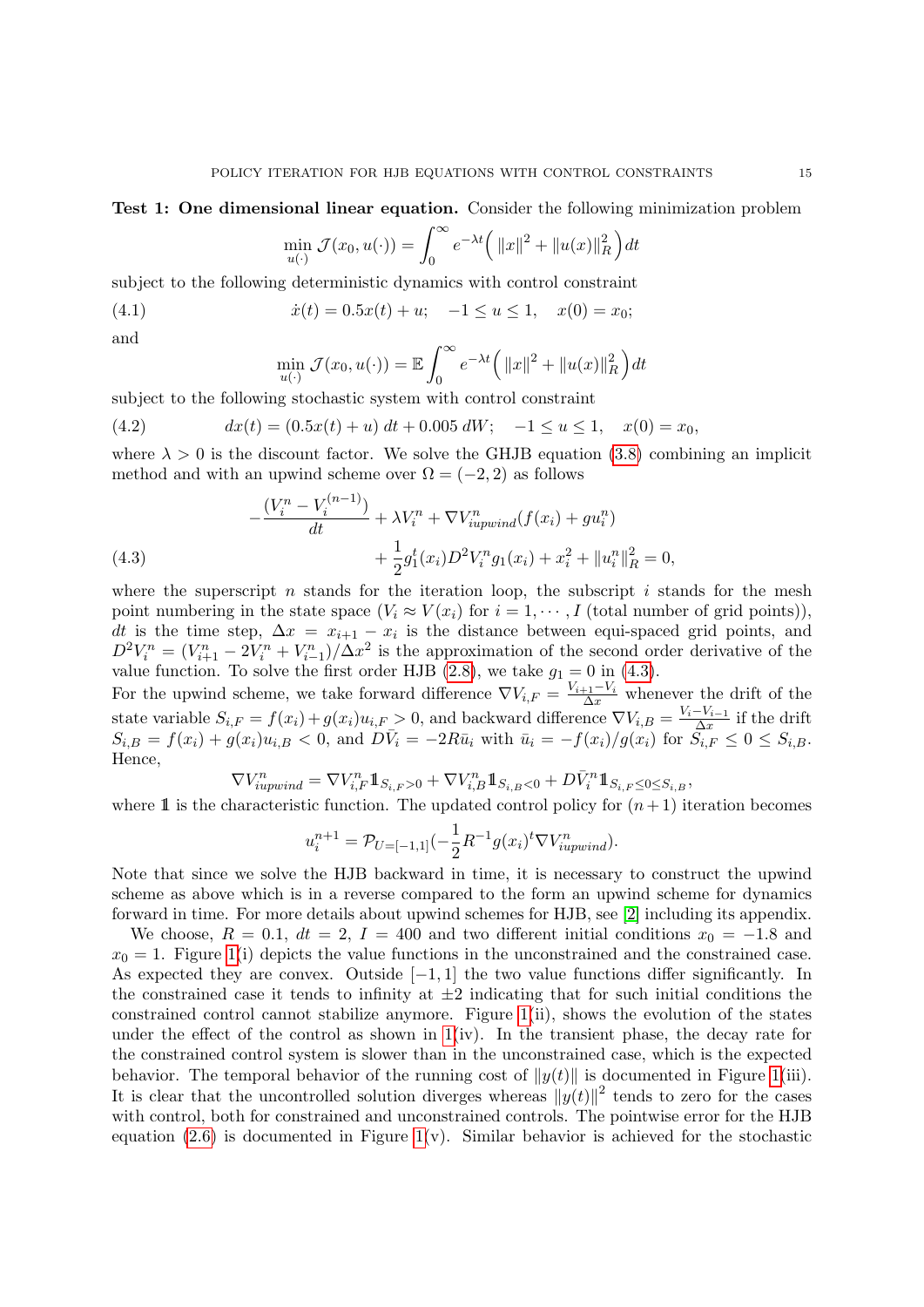dynamics. It is observed from Figure [2\(](#page-17-0)i) that even with the small intensity of noise  $(q_1 = 0.005)$ , we can see the Brownian motion of the state cost for the controlled system. Figure [2\(](#page-17-0)ii) plots that error for the value function of the increasing iteration count.

We have also solved this problem with  $\lambda = 0$ . For this purpose we initialized the algorithm with the solution of the discounted problem with  $\lambda = 0.05$ . If the dt was further reduced, then the algorithm converged. Moreover, the value functionals with  $\lambda = 0.05$  and  $\lambda = 0$  are visually indistinguishable.

The next example focuses on the exclusion of discount factor once we have proper initialization, which is obtained through solving HJB equation with a discount factor.

4.1. Test 2: One dimensional nonlinear equation. We consider the following infinite horizon problem

$$
\min_{u(\cdot)} \mathcal{J}(x_0, u(\cdot)) = \int_0^\infty \left( ||x||^2 + ||u(x)||_R^2 \right) dt
$$

subject to the following dynamics with control constraint

(4.4) 
$$
\dot{x}(t) = x(t) - x^3(t) + u; \quad -1 \le u \le 1, \quad x(0) = x_0.
$$

Here  $\Omega = (-2, 2), dt = 0.001, R = 0.1, I = 400$ . To obtain a proper initialization  $(u^{(0)}, V^{(0)}),$ we solve [\(4.3\)](#page-14-0) with discount factor  $\lambda = 0.05$ . Now we can solve [\(2.8\)](#page-4-0) with the HJB initialization using the aforementioned upwind scheme.

Behaviors of the value function, state, control and state cost both for the constrained and unconstrained control systems are documented in Figures [3\(](#page-17-1)i)-(iv) with a observation of faster decay rate for trajectories in the unconstrained cases.

#### 4.2. Test 3: Three dimensional linear system. Consider the minimization problem

<span id="page-15-2"></span>(4.5) 
$$
\min_{u(\cdot)} \mathcal{J}(u(\cdot), (x_0, y_0, z_0)) = \int_0^\infty e^{-\lambda t} \left( ||x||^2 + ||y||^2 + ||z||^2 + ||u_1||_R^2 + ||u_2||_R^2 \right) dt
$$

subject to the following 3D linear control system

<span id="page-15-0"></span>(4.6) 
$$
\frac{dx}{dt} = \sigma(y - x); \quad x(0) = x_0,
$$

(4.7) 
$$
\frac{dy}{dt} = x\rho - y + u_1; \quad -1 \le u_1 \le 1, \quad y(0) = y_0,
$$

<span id="page-15-1"></span>(4.8) 
$$
\frac{dz}{dt} = -\beta z + u_2; \quad -1 \le u_2 \le 1, \quad z(0) = z_0,
$$

with  $\sigma = 10$ ,  $\rho = 1.1$ , and  $\beta = 8/3$ . System [\(4.6\)](#page-15-0)-[\(4.8\)](#page-15-1) arises from linearization of the Lorenz system at  $(0,0,0)$ . For  $\rho > 1$ , the equilibrium solution  $(0,0,0)$  is unstable [\[38,](#page-21-12) Chapter 1].

Figure [4](#page-18-0) (i) depicts the unconstrained and the constrained controls, where one component of the control constraint is active up to  $t = 0.5$ , and the other one up to  $t = 1$ . The first two components of the state of the uncontrolled solution diverge, while the third one converges, see the dotted curves in [4\(](#page-18-0)ii). For the unconstrained HJB control the state tends to zero with a faster decay rate than for the constrained one. See again Figure [4](#page-18-0) (ii). Figures  $4(iii)-(iv)$ document the running and state costs, respectively.

We next turn to the stochastic version of problem  $(4.5)-(4.8)$  $(4.5)-(4.8)$  $(4.5)-(4.8)$  with noise of intensity .05 added to the second and third components.

For the stochastic system the constrained and unconstrained states tend to zero with some oscillations, see Figure [5](#page-19-0)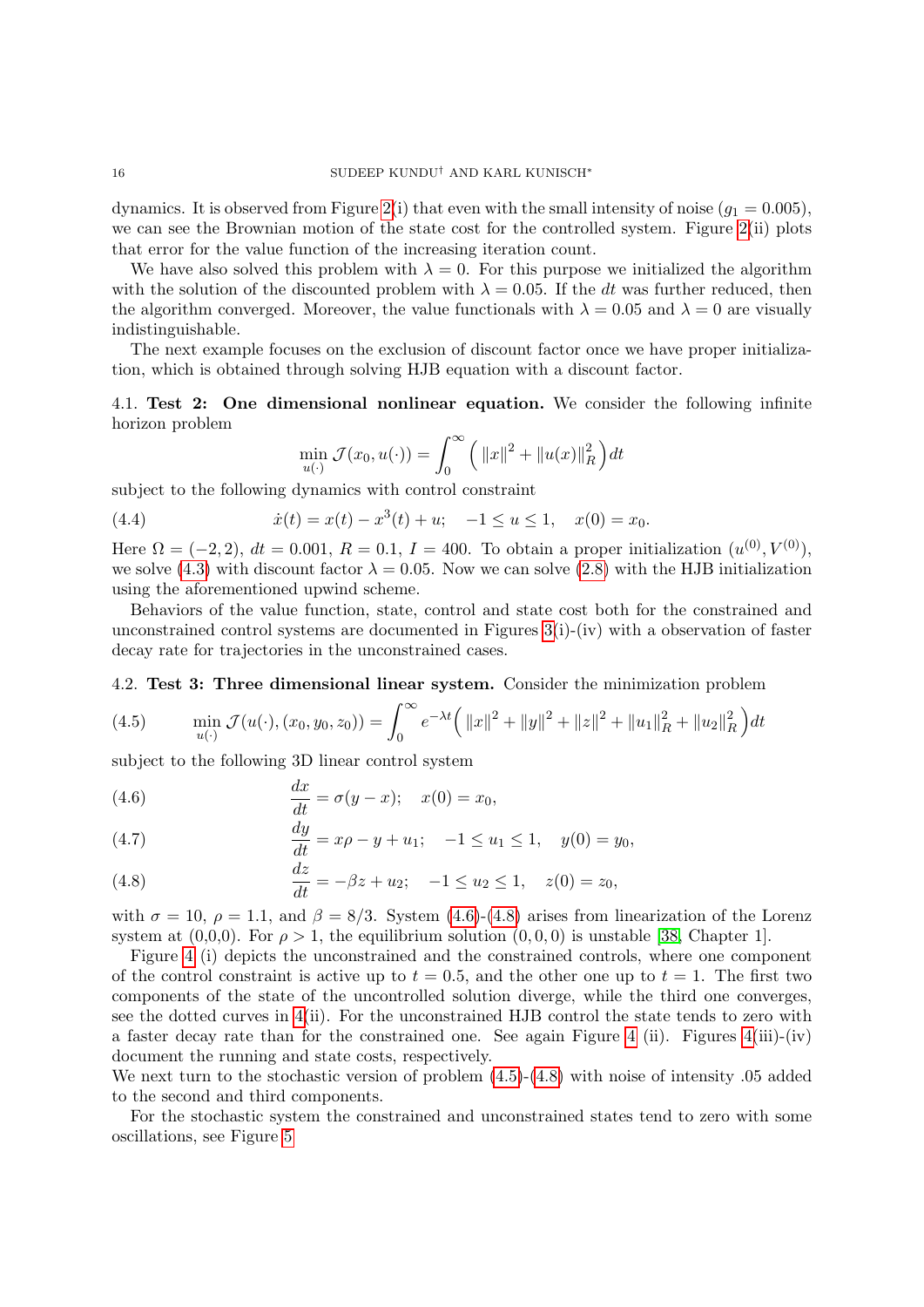<span id="page-16-0"></span>

FIGURE 1. Test 1: Deterministic case. i) Value function, ii) State, iii) State cost  $||x(t)||^2$ , iv) Control, v) Residue for HJB with discount factor.

Test 4: Lorenz system. For the third test, we choose the Lorenz system which appears in weather prediction, for example. This is a nonlinear three dimensional system, with control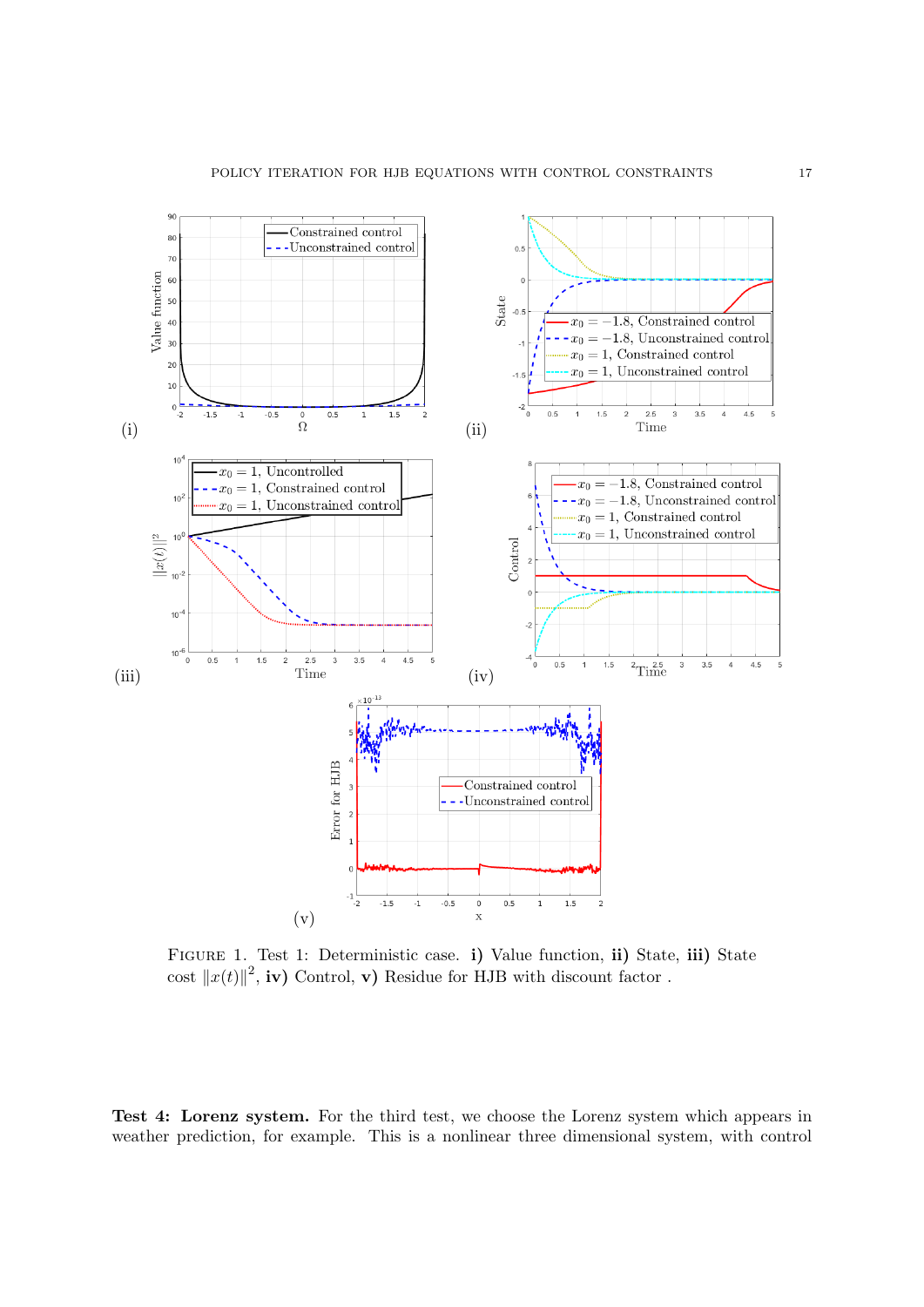<span id="page-17-0"></span>

FIGURE 2. Test 1: Stochastic case. i) State cost  $||x(t)||^2$ , ii)  $||V^{(i)} - V^{Final}||$  for both cases.

<span id="page-17-1"></span>

Figure 3. Test 2: Deterministic case. i) Value function, ii) Control, iii) State, iv) State cost.

appearing in the second equation,

(4.9) 
$$
\frac{dx}{dt} = \sigma(y - x); \quad x(0) = x_0,
$$

<span id="page-17-2"></span>(4.10) 
$$
\frac{dy}{dt} = x(\rho - z) - y + u; \quad -1 \le u \le 1, \quad y(0) = y_0,
$$

(4.11) 
$$
\frac{dz}{dt} = xy - \beta z; \quad z(0) = z_0,
$$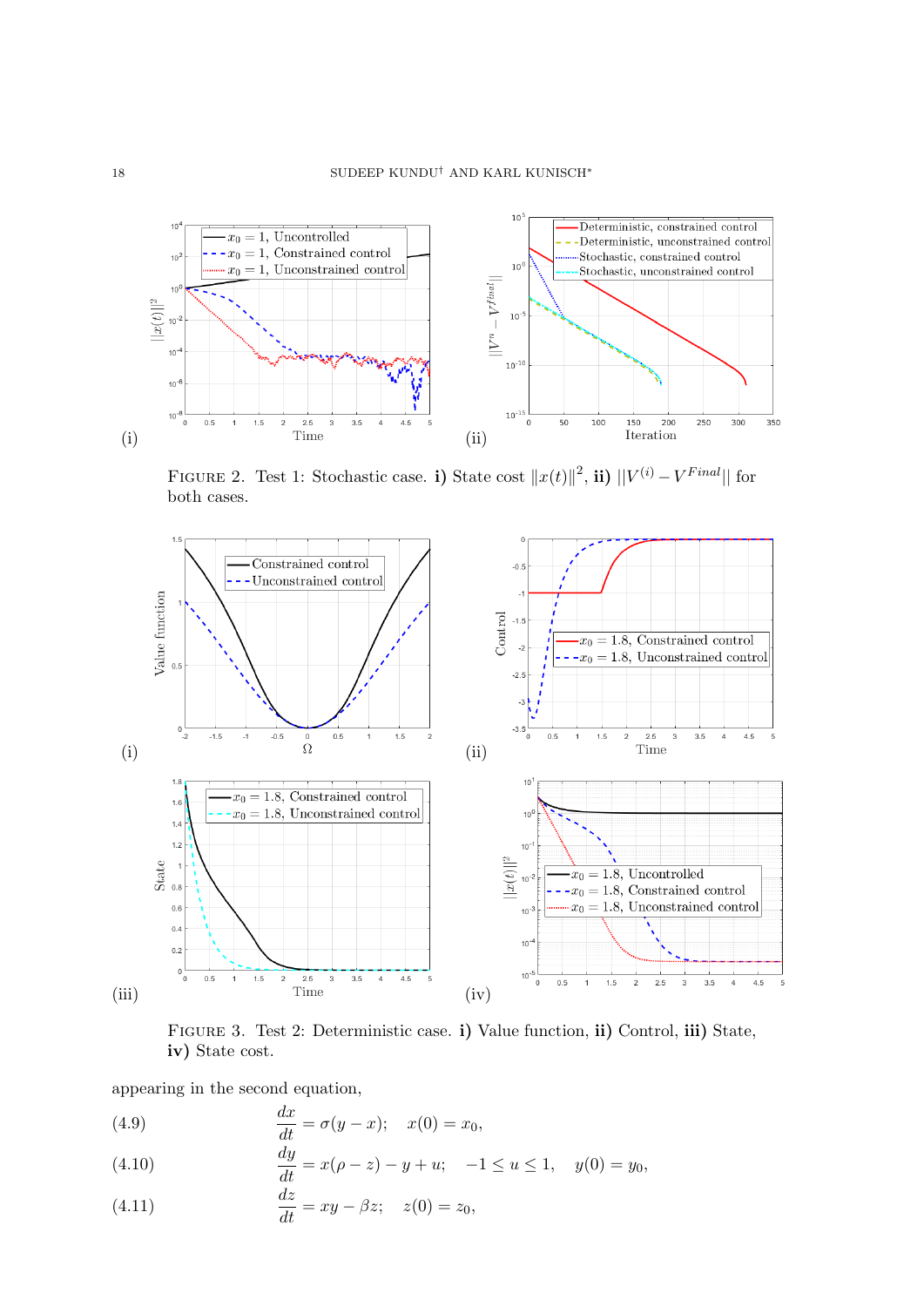<span id="page-18-0"></span>

FIGURE 4. Test 3: Deterministic case, 3D Linear,  $R = 0.01$ , Time step  $dt = 10$ , Initial condition  $[x_0, y_0, z_0] = [1, 1, 1]$ . i) Control, ii) State, iii) Running cost  $(\|x(t)\|^2 + \|y(t)\|^2 + \|z(t)\|^2 + \|u_1(t)\|^2)$  ${2 \choose R} + ||u_2(t)||_P^2$  $\binom{2}{R}$ , iv) State cost  $||x(t)||^2 +$  $||y(t)||^2 + ||z(t)||^2$ .

where the three parameters  $\sigma > 1$ ,  $\rho > 0$  and  $\beta > 0$  have physical interpretation. For more de-tails see e.g. [\[38\]](#page-21-12). When  $u = 0$  in [\(4.10\)](#page-17-2), we obtain the original uncontrolled Lorenz system. The Lorenz system has 3 steady state solution namely  $C0 = (0,0,0), C^+ = \left(\sqrt{\beta(\rho-1)}, \sqrt{\beta(\rho-1)}, \rho-\right)$ 1) and  $C^- = \left(-\sqrt{\beta(\rho-1)}, -\sqrt{\beta(\rho-1)}, \rho-1\right)$ . For  $\rho < 1$ , all steady state solutions are stable. For  $\rho > 1$ , C0 is always unstable and  $C^{\pm}$  are stable only for  $\sigma > \beta + 1$  and  $1 < \rho < \rho^* = \frac{\sigma(\sigma + \beta + 3)}{(\sigma - \beta - 1)}$ . At  $\rho = \rho^*$ ,  $C^{\pm}$  becomes unstable. Here, we take  $\sigma = 10$ ,  $\beta = 8/3$  and  $\rho = 2$  so that  $C_0 = (0, 0, 0)$ is an unstable equilibrium. We solve the HJB equation over  $\Omega = (-2, 2)^3$  with  $dt = 0.1$ , and  $R = 0.01$ . From Figure [6\(](#page-19-1)i), it can be observed that the unconstrained HJB control quickly tends to zero whereas the constrained control is active up to  $t \sim 3$  and then converges to zero. Figure [6\(](#page-19-1)ii) shows that in absence of control, the state does not tend to the origin but rather to a stable equilibrium. With HJB-constrained or unconstrained control synthesis, the controlled state tends to the origin, with a faster decay rate for the unconstrained control compared to the constrained one.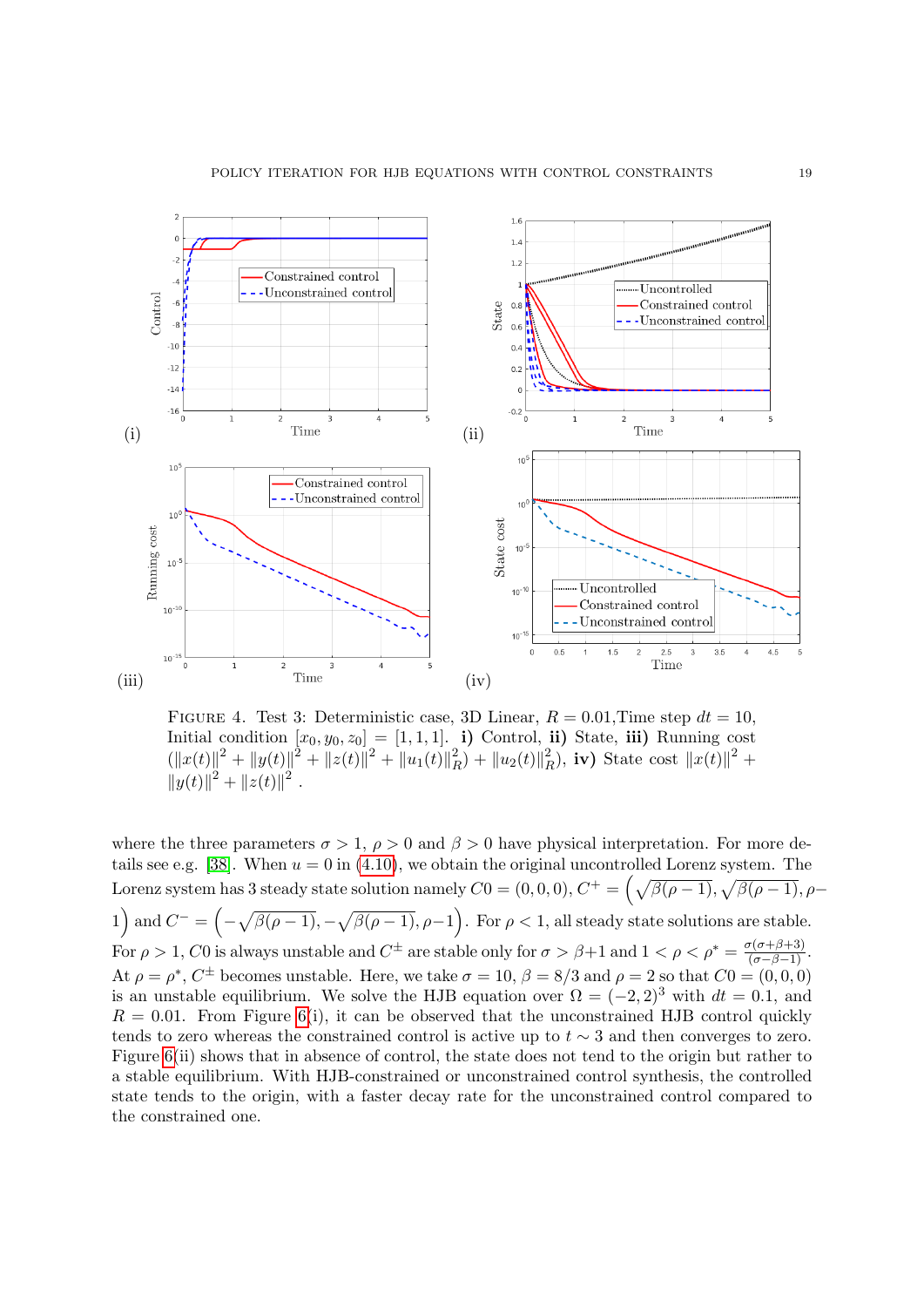<span id="page-19-0"></span>

FIGURE 5. Test 3: Stochastic case, 3D Linear system,  $R = 0.01$ , Time step  $dt =$ 10, Initial condition  $[x_0, y_0, z_0] = [1, 1, 1]$ . i) State, ii) Running cost  $(\Vert x(t) \Vert^2 +$  $||y(t)||^2 + ||z(t)||^2 + ||u_1(t)||_R^2 + ||u_2(t)||_F^2$  $\frac{2}{R}$ .

<span id="page-19-1"></span>

FIGURE 6. Test 4: Deterministic case, Lorenz system,  $R = 0.01$ , Initial condition  $[x_0, y_0, z_0] = [-1, -1, -1]$ . i) Control, ii) State.

Similar numerical results were also obtained in the stochastic case.

### Concluding remarks

We investigated convergence of the policy iteration technique for the stationary HJB equations which arise from the deterministic and stochastic control of dynamical systems in the presence of control constraints. The control constraints are realized as hard constraints by a projection operator rather than by approximation by means of a penalty technique, for example. Numerical examples illustrate the feasibility of the approach and provide a comparison of the behavior of the closed loop controls in the presence of control constraints and without them. The algorithmic realization is based on an upwind scheme.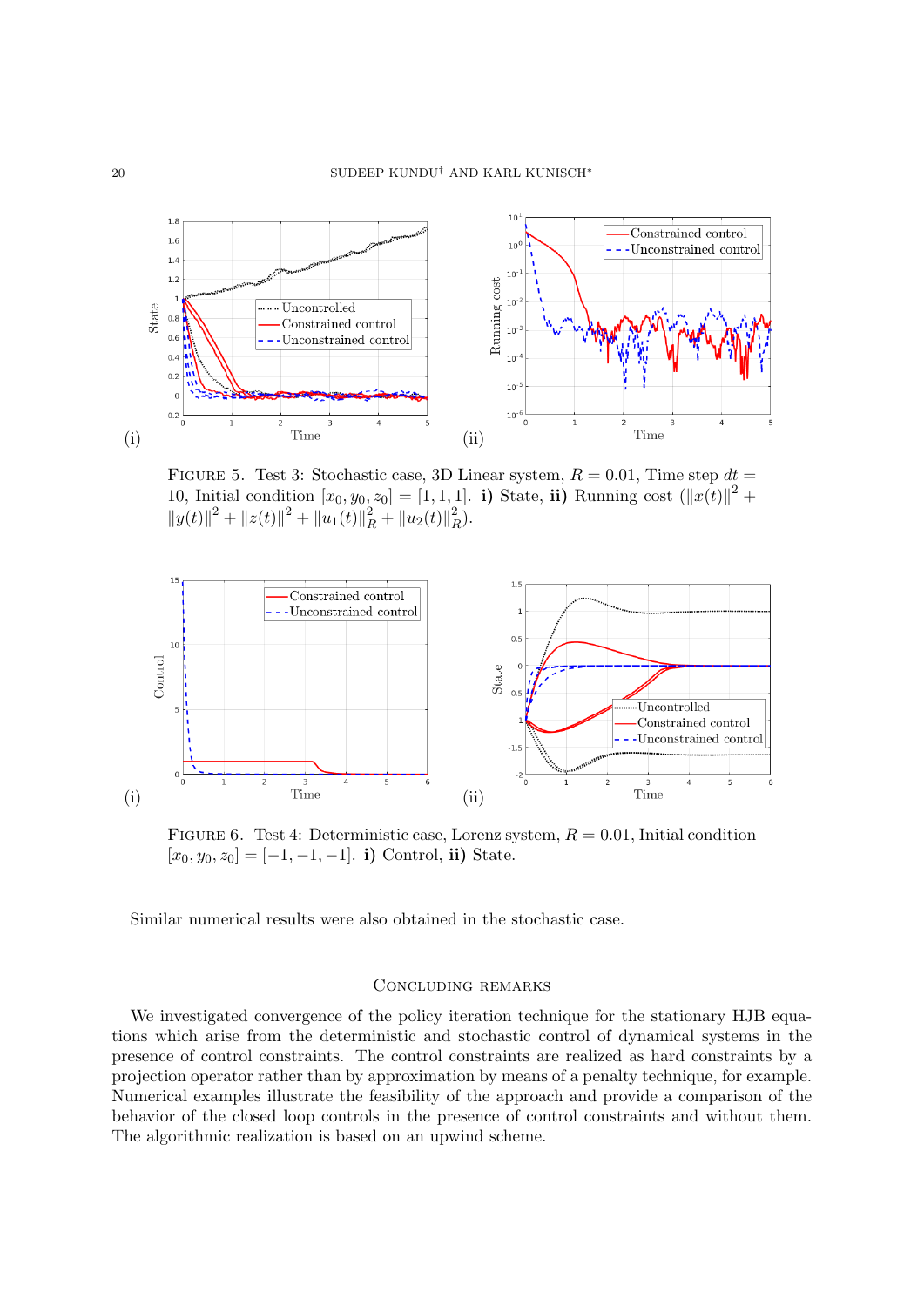#### **REFERENCES**

- <span id="page-20-19"></span>[1] M. Abu-Khalaf and F. L. Lewis, Nearly optimal control laws for nonlinear systems with saturating actuators using a neural network HJB approach, Automatica J. IFAC, 41(5)(2005) 779-791.
- <span id="page-20-21"></span>[2] Y. Achdou, J. Han, J.-M. Lasry, P.-L. Lions and B. Moll,.*Income and wealth distribution in macroeconomics:* A continuous-time approach, National Bureau of Economic Research, 2017.
- <span id="page-20-26"></span>[3] R. A. Adams and J. J. F. Fournier, Sobolev spaces, Elsevier/Academic Press, Amsterdam, 2003.
- <span id="page-20-4"></span>[4] A. Alla, M. Falcone and D. Kalise, An efficient policy iteration algorithm for dynamic programming equations, SIAM J. Sci. Comput., 37(1)(2015) 181-200.
- <span id="page-20-14"></span>[5] A. Alla, M. Falcone and L. Saluzzi. An efficient DP algorithm on a tree-structure for finite horizon optimal control problems, SIAM J. Sci. Comput., 41 (2019), 23842406.
- <span id="page-20-22"></span>[6] M. Bardi and I. Capuzzo-Dolcetta, Optimal control and viscosity solutions of Hamilton-Jacobi-Bellman equations, Birkhäuser Boston, 1997.
- <span id="page-20-24"></span>[7] R. W. Beard, G. N. Saridis, and J. T. Wen, Galerkin approximation of the Generalized Hamilton-Jacobi-Bellman equation, Automatica  $33(12)(1997)$  2159-2177.
- <span id="page-20-10"></span>[8] R. W. Beard, G. n. Saridis, and J. T. Wen. Approximate solutions to the Time-Invariant Hamilton-Jacobi-Bellman equation, J. Optim. Theory Appl.  $96(3)(1998)$  589–626.
- <span id="page-20-11"></span>[9] R. W. Beard and T. W. Mclain. Successive Galerkin approximation algorithms for nonlinear optimal and robust control Internat. J. Control  $71(5)(1998)$  717–743.
- <span id="page-20-25"></span>[10] O. Bokanowski, S. Maroso and H. Zidani, Some Properties of Howards' Algorithm, SIAM J. Numer. Anal. 47(4)(2009), 3001-3026.
- <span id="page-20-7"></span>[11] O. Bokanowski, M. Falcone and S. Sahu. An efficient filtered scheme for some first order time-dependent Hamilton-Jacobi equations, SIAM J. Sci. Comput. 38(1) (2016), 171-195.
- <span id="page-20-15"></span>[12] J. F. Bonnans, and H. Zidani. Consistency of generalized finite difference schemes for the stochastic HJB equation, SIAM J.Numer. Anal. 41(3)(2003), 1008–1021.
- <span id="page-20-13"></span>[13] T. Breiten, K. Kunisch and L. Pfeiffer. Taylor expansions of the value function associated with a bilinear optimal control problem, Ann. I. H. Poincare-AN, In Press, 2019.
- <span id="page-20-8"></span>[14] S. Cacace, E. Cristiani, M. Falcone and A. Picarelli. A patchy dynamic programming scheme for a class of Hamilton-Jacobi-Bellman equations, SIAM J. Sci. Comput.  $34(5)(2012)$ , 2625–2649.
- <span id="page-20-18"></span>[15] P. Cannarsa, and H. Frankowska, Local regularity of the value function in optimal control, Systems Control Lett.,  $62(9)(2013)$ , 791-794.
- <span id="page-20-3"></span>[16] I. Capuzzo-Dolcetta and H. Ishii. Approximate solutions of the Bellman equation of deterministic control *theory*, Appl. Math. Optim.  $11(2)(1984)$ , 161–181.
- <span id="page-20-2"></span>[17] M.G. Crandall and P.L. Lions. Two approximations of solutions of Hamilton-Jacobi equations, Math. Comp.  $43(167)(1984)$ , 1-19.
- <span id="page-20-12"></span>[18] S. Dolgov, D. Kalise and K. Kunisch. Tensor Decompositions for High-dimensional Hamilton-Jacobi-Bellman Equations, [arXiv:1908.01533,](http://arxiv.org/abs/1908.01533) 2019.
- <span id="page-20-5"></span>[19] M. Falcone, and R. Ferretti. Semi-Lagrangian approximation schemes for linear and Hamilton-Jacobi equations, Society for Industrial and Applied Mathematics (SIAM), Philadelphia, 2014.
- <span id="page-20-9"></span>[20] M. Falcone, and R. Ferretti. Numerical methods for Hamilton-Jacobi type equations, Handb. Numer. Anal., Elsevier/North-Holland, Amsterdam,17 2016, 603–626.
- <span id="page-20-0"></span>[21] W. H. Fleming, and R. W. Rishel. Deterministic and stochastic optimal control, Springer Science & Business Media, 2012.
- <span id="page-20-23"></span>[22] W. H. Fleming, and H. M. Soner, Controlled Markov processes and viscosity solutions, Springer Science & Business Media, Philadelphia, 2006.
- <span id="page-20-20"></span>[23] J. Garcke and A. Kröner. Suboptimal feedback control of PDEs by solving HJB equations on adaptive sparse grids, J. Sci. Comput., 43 (2017),1–28.
- <span id="page-20-16"></span>[24] R. Goebel, Convex optimal control problems with smooth Hamiltonians, SIAM J. Control Optim., 43(5)(2005), 1787–1811.
- <span id="page-20-17"></span>[25] R. Goebel and M. Subbotin, Continuous time linear quadratic regulator with control constraints via convex duality, IEEE transactions on automatic control,  $52(5)(2007)$ ,  $886-892$ .
- <span id="page-20-6"></span>[26] R. Gonzalez and E. Rofman. On deterministic control problems: an approximation procedure for the optimal cost. I. The stationary problem, SIAM J. Control Optim.  $23(2)(1985)$ , 242–266.
- <span id="page-20-1"></span>[27] R. Howard. Dynamic Programming and Markov Processes, The M.I.T. Press, 1960.